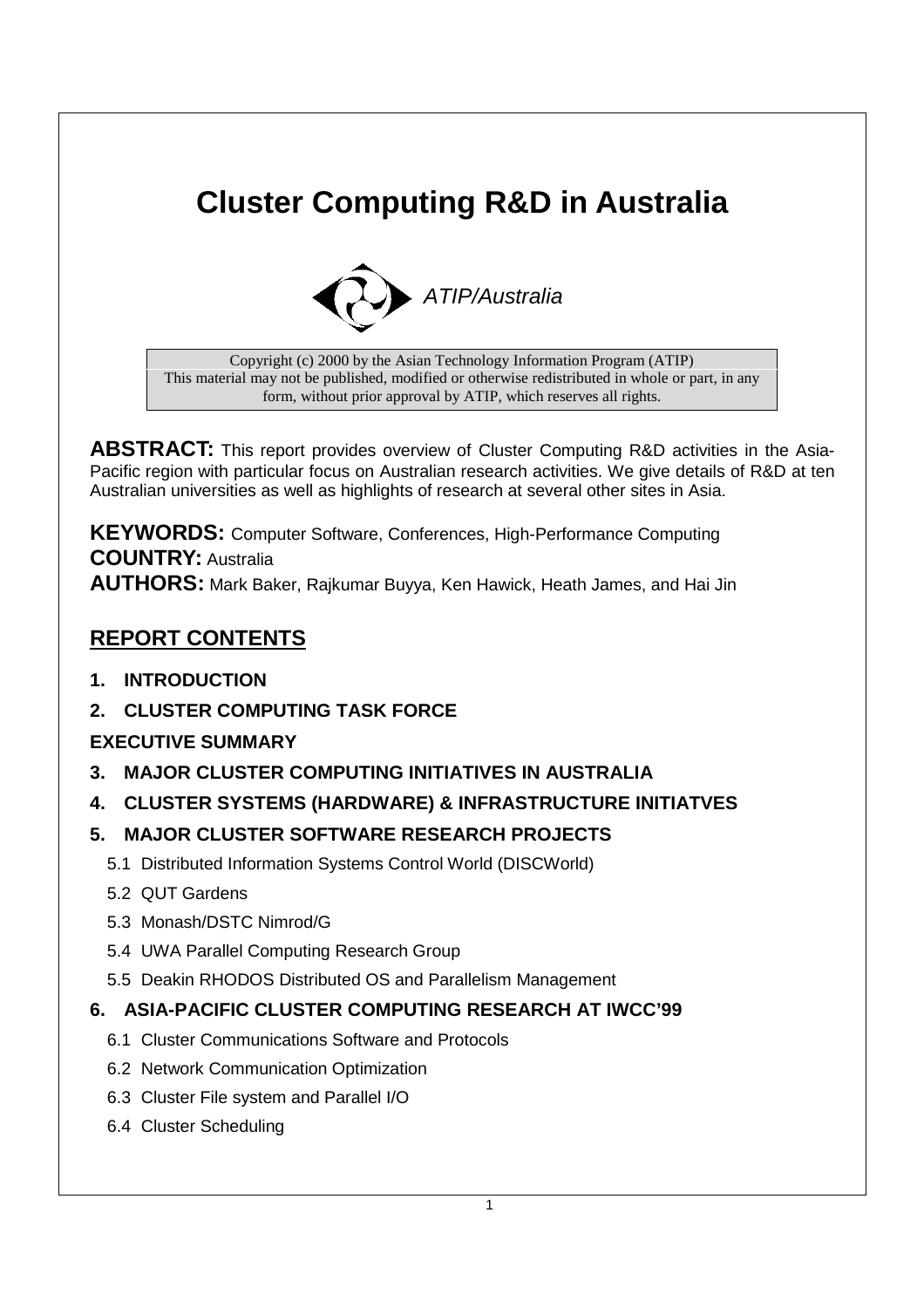- 6.5 Cluster Management and Metacomputing
- 6.6 Cluster Operating Systems and Monitoring
- 6.7 Cluster Programming and Analysis Models

### **7. CLUSTER COMPUTING BOOK**

- **8. SUMMARY AND CONCLUSION**
- **9. CONTACTS**

## **1. INTRODUCTION**

The use of clusters of computers as a platform for high-performance and high-availability computing is increasing mainly due to their cost-effective nature. Clusters have been employed as a platform for a number of applications including supercomputing, mission-critical, web-serving, ecommerce, database, and some other commercial applications. Clusters have been used for solving grand challenge applications such as weather modeling, automobile crash simulations, life sciences, computational fluid dynamics, nuclear simulations, image processing, electromagnetics, data mining, aerodynamics and astrophysics. While traditional supercomputers are easier to program, usage of cluster systems is increasing, a trend that is likely to continue.

A number of R&D international projects are investigating the design and implementation of cluster computing technologies and in fact a number of companies are exploiting this technology to develop commercial solutions. Recently many organizations have replaced their traditional or proprietary Supercomputers with clusters as a cost saving measure. Cluster-based systems of supercomputing-class ability have been assembled using commodity-off-the-shelf (COTS) hardware components and freely available software such as Linux operating systems and parallel communication protocols like MPI.

This report provides overview of Cluster Computing R&D activities in the Asia-Pacific region with particular focus on Australian research activities. The report has been organized into three major parts: cluster systems being built, software research projects, and lastly, key cluster computing research projects in the Asia-Pacific region with a focus on Australian academic research. In one sense, activities in Australia mirror similar research activities in other parts of the world. However, cluster systems and software research has been strongly embraced in Australia, perhaps primarily due to the cost performance attractiveness of this technology. Australia has a relatively small population upon whose tax burden research is supported, so the attraction for the clusters is perhaps not surprising. With respect to Australia specifically, some related ATIP Reports include the following.

> ATIP98.100 : Some Computational Chemistry and Physics in Australia ATIP98.099 : Australian Government HPC Initiative - Update ATIP98.026 : HPC at the Australian National University ATIP98.025 : Australian HPC Efforts ATIP96.054 : High Performance Computing Activities in Australia

# **2. CLUSTER COMPUTING TASK FORCE**

Recognizing the emergence and importance of cluster computing technology, the IEEE Computer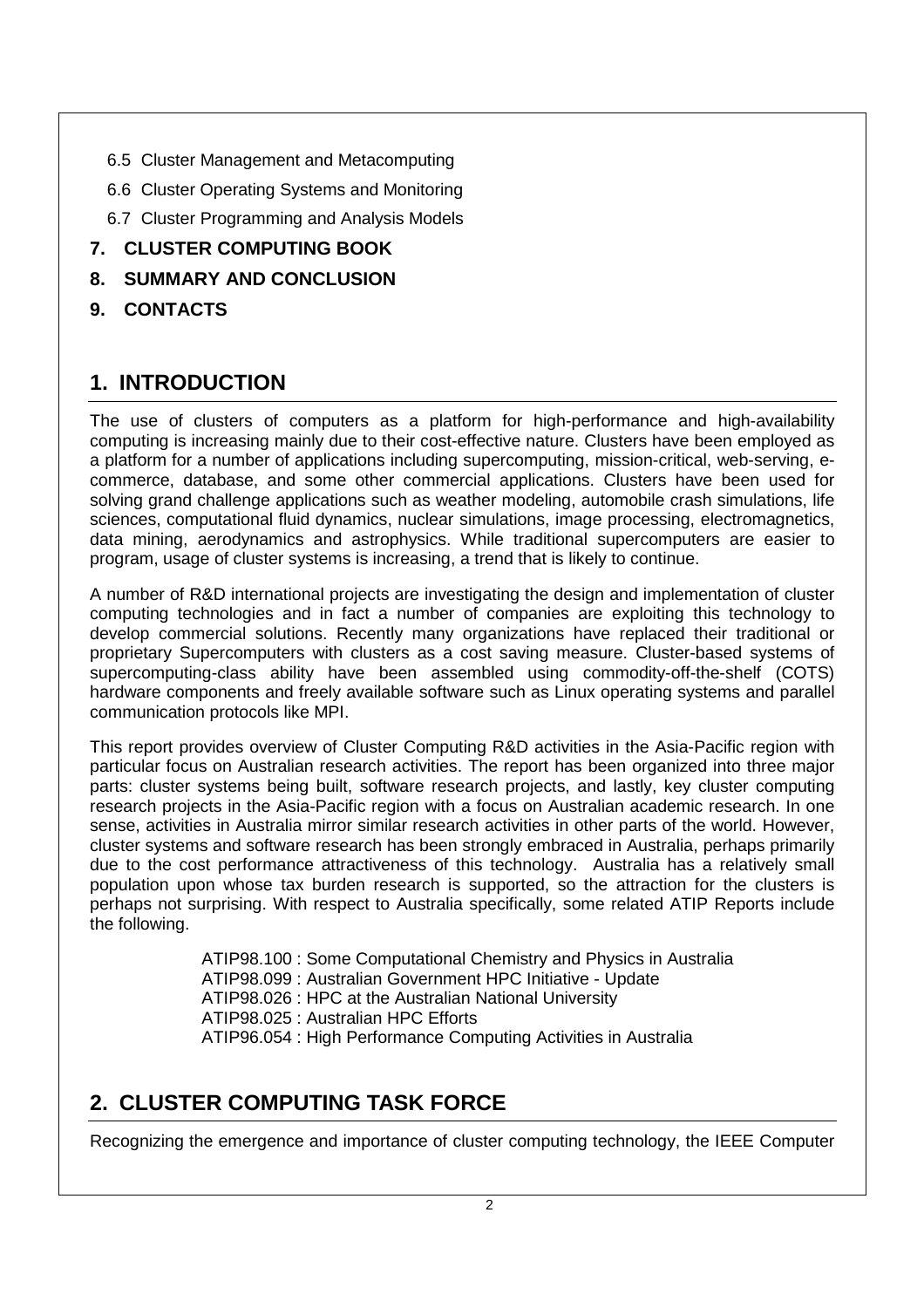Society has set up a Task Force on Cluster Computing**<sup>1</sup>** (TFCC) in late December 1998. The task force has been acting as an international forum for promoting cluster computing research, promoting education, and collaboration with industry. It participates in helping to set up and promote technical standards in this area. The Task Force is concerned with issues related to the design, analysis, development and implementation of cluster-based systems. Of particular interest are: cluster hardware technologies, distributed environments, application tools and utilities, as well as the development and optimization of cluster-based applications.

The TFCC sponsors professional meetings, publish newsletters and other documents, sets guidelines for educational programs, as well as helps coordinate academic, funding agency, and industry activities in the above areas. The TFCC organizes an annual conference and holds a number of workshops that span the range of activities. In addition, TFCC publishes a biannual newsletter to help IEEE members keep abreast of the events occurring within this field.

The TFCC has been successful in promoting cluster computing through its educational program. One aspect of this program that has been especially popular is an international book donation scheme. Here, authors of cluster-related books are requested to ask their publishers to donate books to the program. In fact, the program has become so popular that the IEEE Computer Magazine editor invited the committee to write an article on this, which appeared in the July 1999 issue of IEEE Computer Magazine under the Technical Activities Forum section.

ATIP's interest in the production of this report stems from a recent technical meeting, the IEEE International Workshop on Cluster Computing (IWCC'99) held in Melbourne, Australia (Dec. 2-3. 1999). The workshop was organised and co-chaired by Rajkumar Buyya (Monash University) and Mark Baker (University of Portsmouth). The workshop attracted participants from academia and industry, as well as users of clusters computing platforms from major 16 countries including US, Japan, France, Hong Kong, Taiwan, Brazil, Germany, China, Singapore, Malaysia, Korea, Sweden, Switzerland, the UK; Mexico, and Australia. Industrial delegates also participated, including Sun, SGI, Hewlett-Packard, Compaq, MPI Software Technology, and Microsoft.

#### **IWCC'99 Technical Program Highlights**

The IWCC'99 program consisted of keynote talks, invited talks from industry, regular and poster sessions, as well as a panel on "Cluster Computing R&D in Australia". The program details and presentation slides of some of invited/keynote/industry talks can be found at the meeting's web site**<sup>2</sup>** . The printed conference proceedings can be obtained from the IEEE Computer Society Press and it as also available online at IEEE Digital Library**<sup>3</sup>** .

#### **Plenary Speaker:**

Thomas L. Sterling (California Institute of Technology) Beowulfs and Beyond: Past Accomplishments and Future Directions

#### **Keynote Speakers:**

 $\overline{a}$ 

Kai Hwang, (University of Southern California) Fault-Tolerant Cluster Architecture for Business and Scientific Applications

Anthony Skjellum (MPI Software Technology Inc.)

Clustering for Research and Production Scale, Parallel and Distributed Computing

**<sup>1</sup>** http://www.computer.org/tab/tclist/tfcc.htm | http://www.ieeetfcc.org

**<sup>2</sup>** http://www.csse.monash.edu.au/~rajkumar/tfcc/IWCC99/

**<sup>3</sup>** http://www.computer.org/proceedings/iwcc/0343/0343toc.htm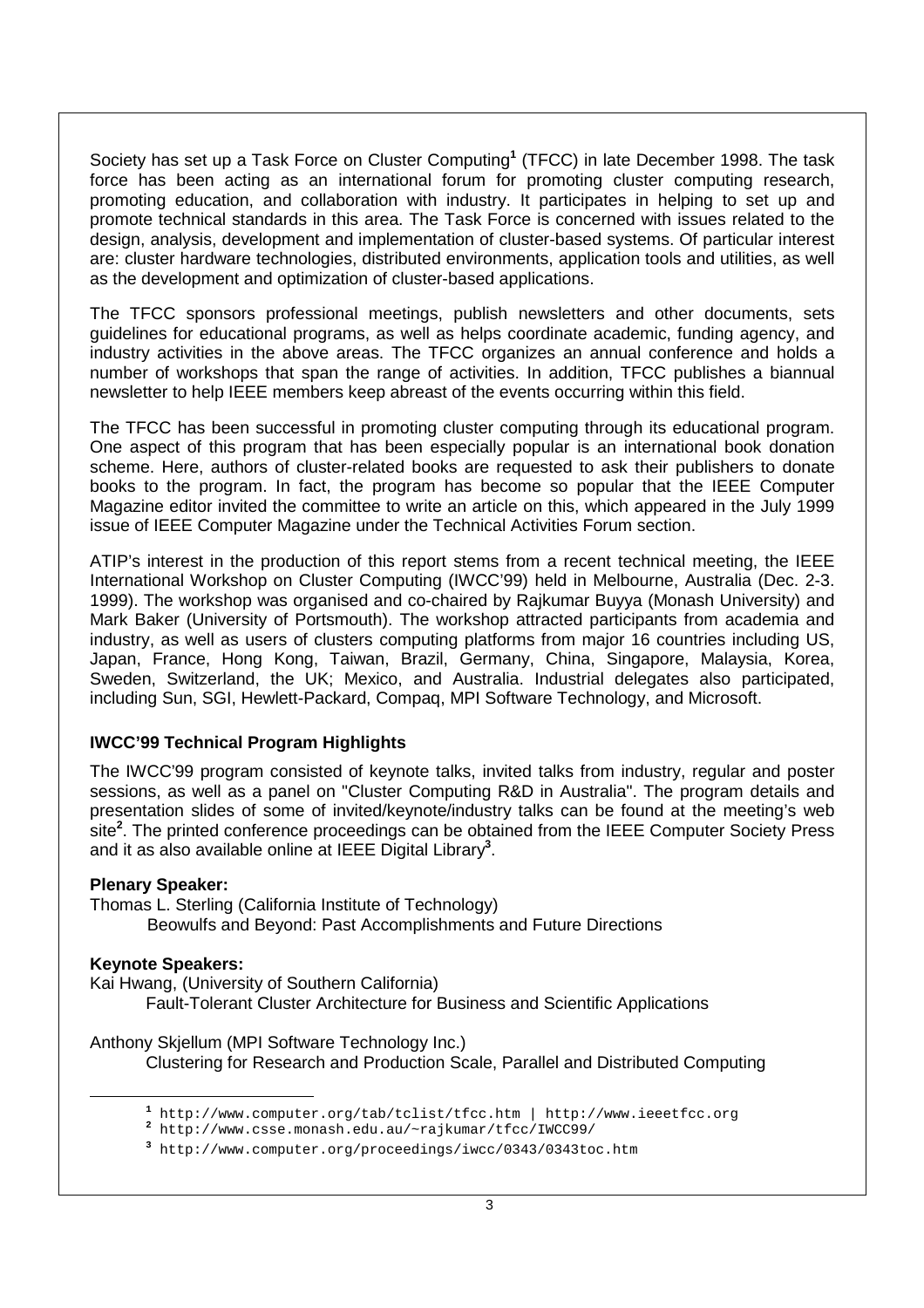David Abramson (Monash University) From PC Clusters to a Global Computational Grid

#### **Regular Sessions:**

- Cluster Setup and Performance Measurement
- Cluster Communications Software and Protocols
- Network Communication Optimization
- Cluster File Systems and Parallel I/O
- Scheduling Programs on Clusters
- Cluster Management and Metacomputing
- Cluster Operating Systems and Monitoring
- Cluster Programming and Analysis Models
- Algorithms and Applications

#### **Industry/Invited Talks:**

Sun Cluster Architecture -- Ira Pramanick, Sun, USA.

HP Hyperplex Clustering Technology -- John Cowles, HP, USA/Japan.

Compaq's Directions towards Scalable Supercomputing -- Bruce A. Foster, USA.

Computational Astrophysics on Supercluster -- Matthew Bails, Swinburne University, Australia.

The presentation materials of the above talks are made available online at the IWCC'99 web site. Other details of IWCC'99 has been reported in IEEE Concurrency Magazine (Jan.-March, 2000) issue by Dr. Ahmed in his column on "Cluster Computing: A glance at recent events".

ATIP offers a full range of information services including reports, assessments, briefings, visits, sample procurements, workshops, cultural/business sensitivity training, and liaison activities, all performed by our on-the-ground multilingual experts.

| <b>Tokyo Office:</b>                 | U.S. Office:                         |
|--------------------------------------|--------------------------------------|
| Asian Technology Information Program | Asian Technology Information Program |
| Harks Roppongi Building 1F           | PO Box 9678                          |
| 6-15-21 Roppongi, Minato-ku          | Albuquerque, New Mexico 87119        |
| Tokyo 106, JAPAN                     | Tel: (505) 842-9020                  |
| Tel: +81 3 5411-6670                 | Fax: (505) 766-5166                  |
| Fax: +81 3 5411-6671                 |                                      |

For further information: Send us email: info@atip.or.jp Visit our website: www.atip.or.jp OR www.atip.org

Complete ATIP reports on Asian Science and Technology go to subscribers and collaborating organizations by direct distribution, or via electronic access. These contain text and often, charts, graphs and pictures. Reports for unrestricted distribution often contain summarized or abstracted information. Sponsors can also obtain specific follow up information - including copies of proceedings, selected papers, exhibition particulars, updates, translations, query searches, etc.

### END OF REPORT ATIP00.015a

[The remaining sections of this report are available to ATIP subscribers]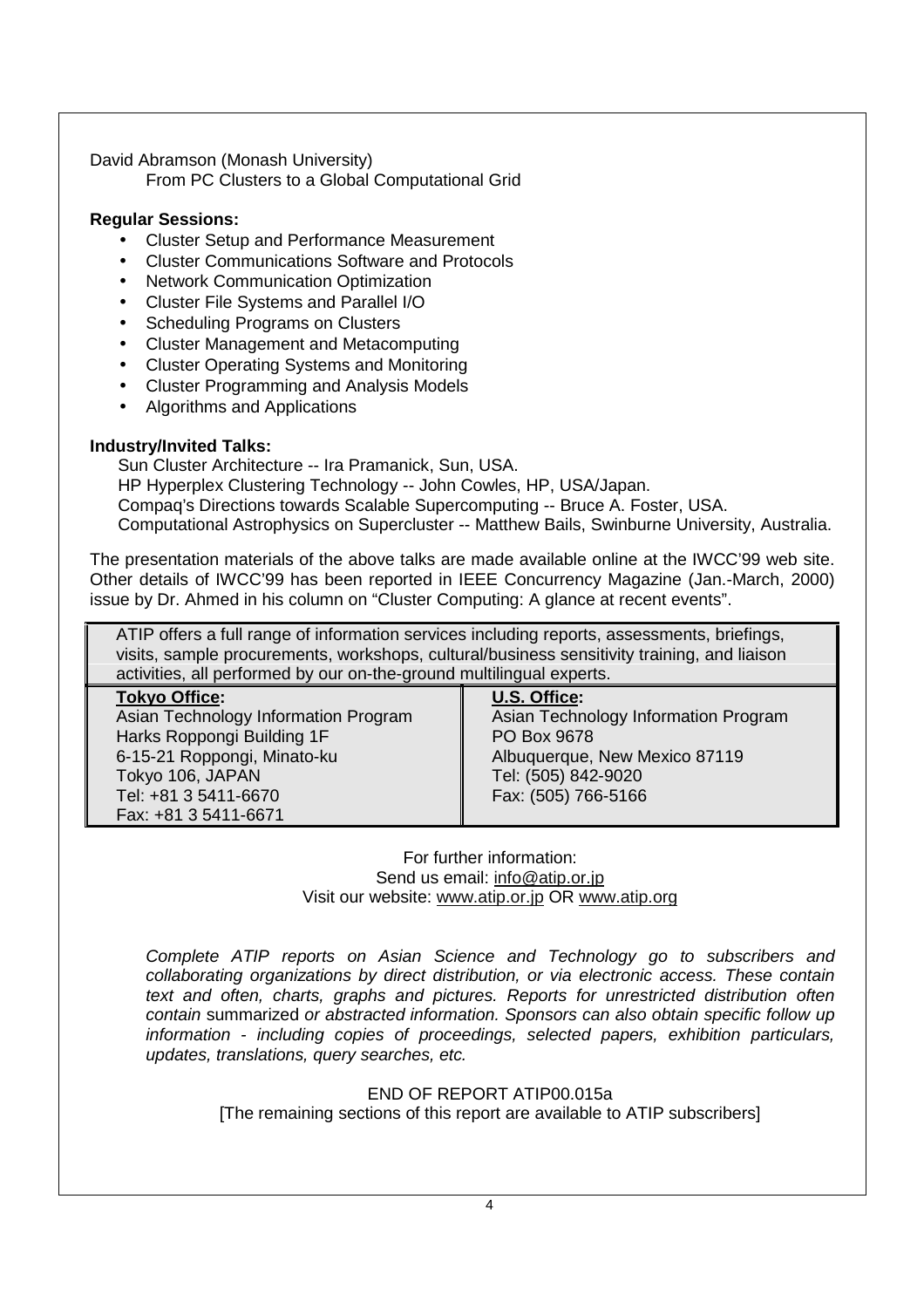# **ATIP00.015 (continued): Cluster Computing R&D in Australia**

Copyright (c) 2000 by the Asian Technology Information Program (ATIP) This material may not be published, modified or otherwise redistributed in whole or part, in any form, without prior approval by ATIP, which reserves all rights.

### **EXECUTIVE SUMMARY**

- Cluster computing is becoming increasingly popular with clusters pushing into mainstream computing. However, cluster computing is primarily and will continue to be a major area of research interest for high-performance and high-end computing community.
- Within Australia, special issues such as wide area clusters and sharing of scarce resources are important and are therefore drivers for software research.
- Application areas including e-commerce and business systems are likely to be major drivers for cluster computing in addition to the more traditional areas such as scientific and engineering applications.
- Challenges to be addressed are related to resource management, scalability, expandability, efficient communication, system administration, and single system image. Some of the research work described here contributes towards addressing these challenges, and a number of them have commercial potential.
- Table 1 lists the major cluster research projects in Australia. The text describes them in detail.
- Of the Australian sites surveyed for this report the strongest, both in terms of current work and also rate of development, are as follows.
	- Adelaide University, Adelaide, for applications on clusters.
	- Monash University, Melbourne for tools.
	- Australian National University, Canberra.

## **3. MAJOR CLUSTER COMPUTING INITIATIVES IN AUSTRALIA**

In this report we highlight work being undertaken in the area of cluster computing at the following institutions, which represent the primary research centers with efforts in this area.

- Australian National University (ANU), Canberra.
- Deakin University, Geelong.
- Monash University, Melbourne.
- Queensland University of Technology (QUT), Brisbane.
- Royal Melbourne Institute of Technology (RMIT), Melbourne.
- Swinburne University of Technology (SUT), Melbourne.
- University of Adelaide, Adelaide.
- University of New South Wales (UNSW), Sydney.
- University of Queensland (UQ), Brisbane.
- University of Western Australia (UWA), Perth.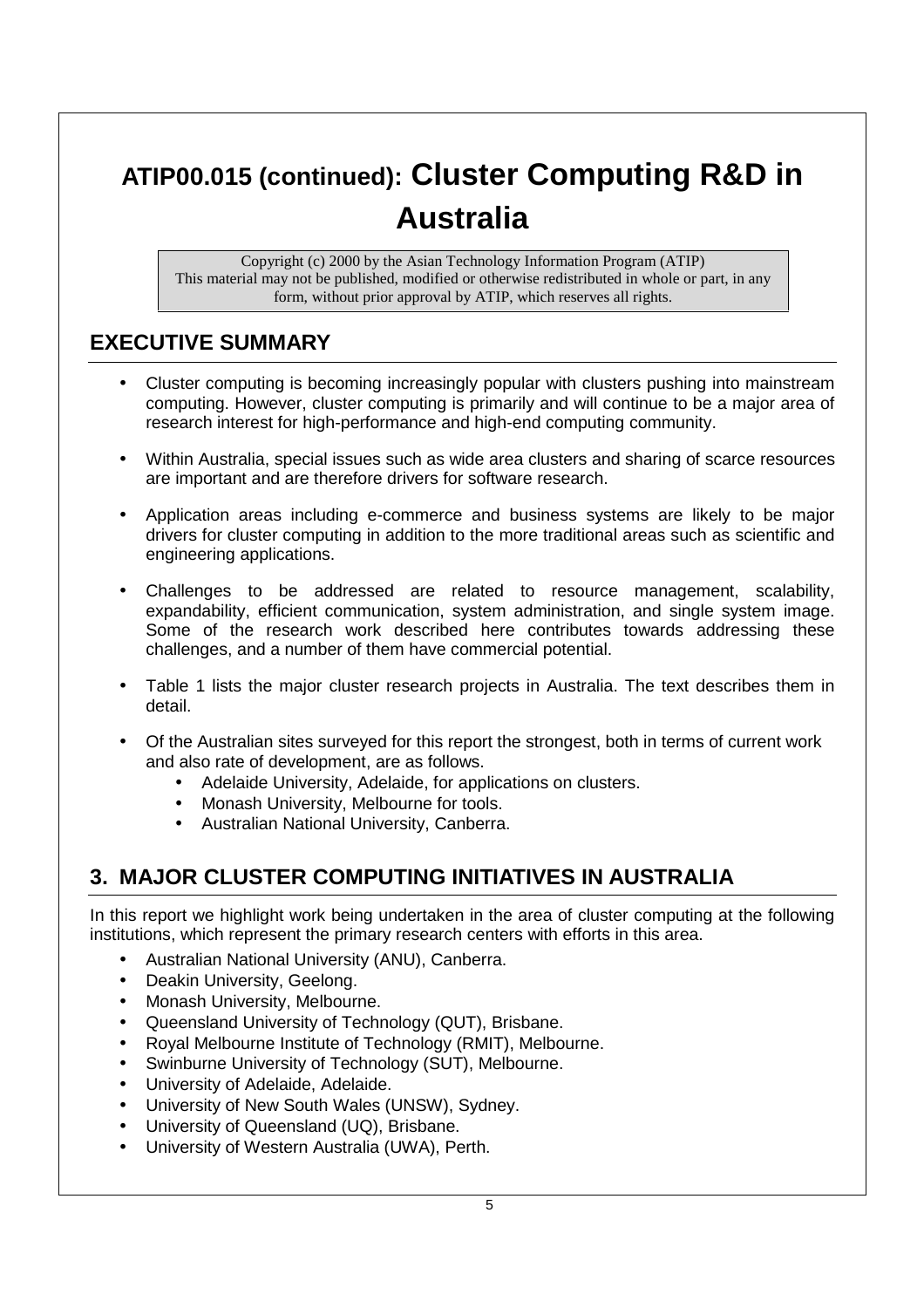As in other countries, in Australia cluster-based parallel computing systems for high performance computing have been built by users themselves. The major efforts have been focused on the development of system software, tools, and algorithms that present clusters as a unified computing resource. Applications for clusters have either been explicitly parallelized or automated using tools. Table 1 shows the major cluster computing research projects in Australian universities. The projects can be categorized into high performance networks, operating systems, system management tools, and applications for clusters. (Some of these projects are discussed in more detail in subsequent sections.)

| Initiative/Project                                 | <b>Focus and Technologies</b><br><b>Developed</b>                                                                                            | <b>URL for Further Information</b>                                                    |
|----------------------------------------------------|----------------------------------------------------------------------------------------------------------------------------------------------|---------------------------------------------------------------------------------------|
| U. Adelaide:<br><b>DISCWorld</b>                   | Service-based metacomputing<br>across LAN and WAN clusters.                                                                                  | dhpc.adelaide.edu.au/projects/DISCWorld/                                              |
| Monash U:<br>Nimrod/G                              | A global scheduler for parametric<br>computing over a enterprise wide<br>clusters or computational grid.                                     | www.csse.monash.edu.au/~davida/nimrod.ht<br>ml                                        |
| Monash U:<br><b>GUARD</b>                          | A parallel relative debugger.                                                                                                                | www.csse.monash.edu.au/research/guard/                                                |
| International Effort:<br><b>Compute Power Grid</b> | A portal and an economic based<br>resource management and<br>scheduling system for global (grid)<br>computing on Internet-wide<br>resources. | www.ComputePower.com/                                                                 |
| <b>RMIT: Eddie</b>                                 | A cluster-based robust internet web<br>server.                                                                                               | www.serc.rmit.edu.au/projects.html#Eddie                                              |
| <b>UWA: Parallel</b><br>Computing                  | Scheduling across parallel<br>computing clusters.                                                                                            | www.ee.uwa.edu.au/~paracomp/projects.html                                             |
| <b>UWA: Fault-tolerant</b><br><b>NOW</b>           | A fault tolerant switch/network for<br>clusters.                                                                                             | ciips.ee.uwa.edu.au/~morris/Research/FTCilk                                           |
| Deakin U: RHODOS                                   | A distributed operating system for<br>clusters.                                                                                              | www3.cm.deakin.edu.au/rhodos/                                                         |
| QUT: Gardens                                       | A language and runtime system<br>creating a virtual parallel machine<br>across a network on non-dedicated<br>computers (PCs/workstations).   | www.plasrc.qut.edu.au/Gardens/                                                        |
| UQ: DSM on JVM                                     | Virtual Machine.                                                                                                                             | Distributed Shared Memory on Java www.csee.uq.edu.au/research/report/distsa.jh<br>tml |
| UNSW: Mungi                                        | Mungi is an operating system based<br>on the idea of a single address<br>space, shared by all processes and<br>processors in the system.     | www.cse.unsw.EDU.AU/~disy/Mungi/                                                      |
| <b>ANU: Wyrd cluster</b>                           | A platform for developing parallel<br>computing software and<br>applications.                                                                | www.anusf.anu.edu.au/wyrd/                                                            |
| <b>SUT: Astrophysics</b><br>on Superclusters       | Astrophysics, Austronomy, and<br>graphical image rendering<br>applications.                                                                  | www.swin.edu.au/astronomy/                                                            |
|                                                    |                                                                                                                                              |                                                                                       |

### **Table 1: Major Cluster Computing Research Projects in Australia**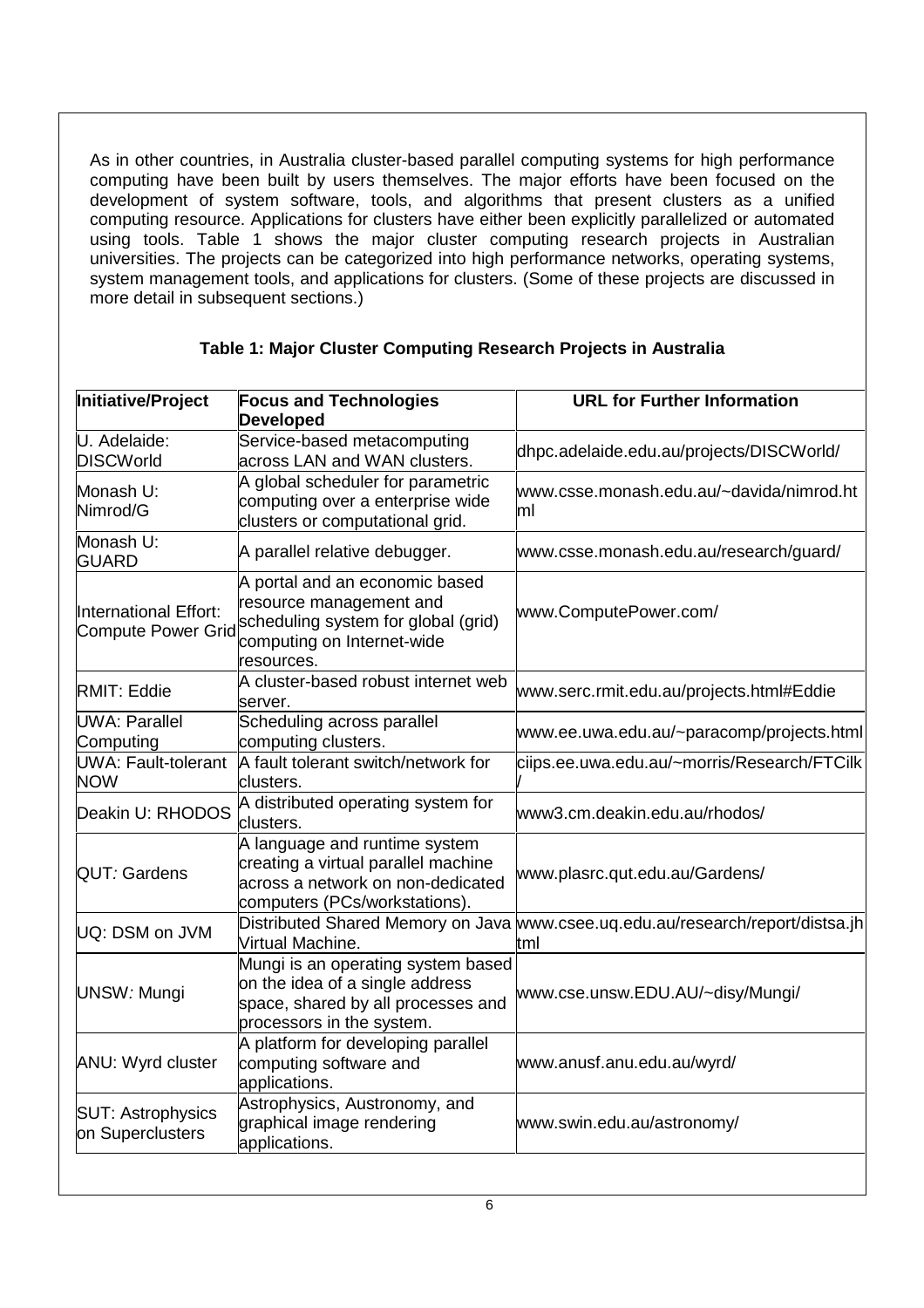# **4. CLUSTER SYSTEMS (HARDWARE) & INFRASTRUCTURE INITIATVES**

There is still a lack of common use of terminology for cluster systems. Here, we do not distinguish between cluster systems and Beowulf class systems. Beowulf cluster systems are becoming widespread in both academic and industrial sites around the world. There are clear priceperformance benefits over conventional parallel supercomputer systems for many applications. Recent developments suggest that the Beowulf model is becoming viable not only for task farming applications but for large-scale parallel programs with more intensive communications patterns. These issues are of great interest for the future of both cluster computing and parallel computing. Work is in progress to embody the research ideas in parallel computing from the last 20 years into libraries and templates of code to aid the use of Beowulf systems**<sup>4</sup>** . Many institutions are building cluster systems and we report on some of the primary ones here.

### **South Australian Centre for Parallel Computing**

In Adelaide, in South Australia, there has been a long-standing interest in supercomputing and other high performance computing activities. The South Australian Centre for Parallel Computing has run a number of advanced systems in the past including a Thinking Machines Connection Machine Model 5 and a Silicon Graphics Power Challenge. These systems are still run, but users are migrating onto cluster systems now being built. Two regional infrastructure grants were successfully applied for by the Chemistry department (around A\$300k) and the Physics department (around A\$670k) at Adelaide University. The Distributed and High Performance Computing (DHPC) Research group**<sup>5</sup>** has designed and built the system for computational chemistry, consisting of 240 Pentium III processors connected by a Fast Ethernet communications system. This machine is presently running computational chemistry packages such as Gaussian and has produced a number of research results already**<sup>6</sup>** . The DHPC group is presently designing (and evaluating components for) a second system to satisfy the needs of computational physics at Adelaide and as part of a national consortium for computational quantum physics.

### **Swinburne**

The Swinburne supercluster is a 65-node configuration of Compaq/Digital Alpha workstations, and is involved in several major projects involving large-scale processing. Scientists at the Swinburne Centre for Astrophysics and Supercomputing use this machine for conducting research in computationally demanding problems in pulsar astrophysics**<sup>7</sup>** .

### **Monash**

At Monash, a cluster system<sup>8</sup> called the Monash Parallel Parametric Modeling Engine (PPME) has been assembled with the aim of using it for development of next generation software tools and also for large parametric modeling computations. Parametric computing involves the concurrent execution of one program on multiple machines over a range of parametric simulations; it can achieve performance 62 times faster than would be possible on a single computer. PPME comprises 32 2-way SMP PC nodes (Intel Pentium processors) running the Linux operating system. The machine spreads equally across two Monash University campus, Clayton and Caulfield (16 nodes in each place connected using Fast Ethernet). These two clusters are

**<sup>4</sup>** http://dhpc.adelaide.edu.au/projects/beowulf

**<sup>5</sup>** http://dhpc.adelaide.edu.au/ **<sup>6</sup>**

http://dhpc.adelaide.edu.au/projects/beowulf/perseus.html

**<sup>7</sup>** http://mania.physics.swin.edu.au/

**<sup>8</sup>** http://hathor.cs.monash.edu.au/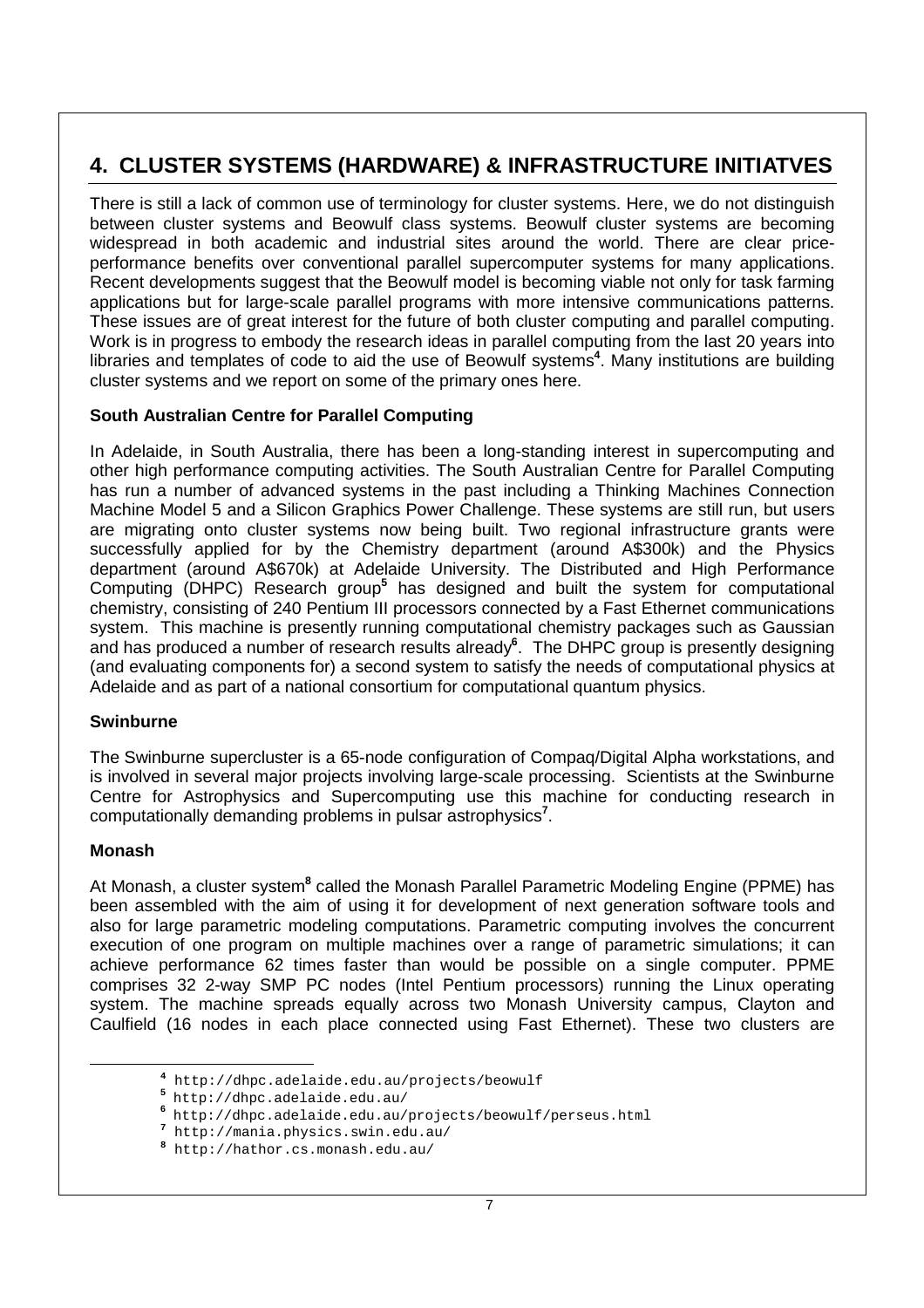connected using ATM networks, creating a cluster of clusters. A number of research work and student projects are in the areas of factory simulation, fuzzy logic simulation, static channel assignment, N queens problem, modeling OPNET simulations, ad hoc network simulation, disk fracture prediction, biological and financial modeling. These have used the Monash cluster using a tool called Clustor (a commercial version of DSTC/Monash Nimrod project). This machine has also been coupled into the Globus GUSTO Grid Computing test-bed and used for the development of wide-area resource management and scheduling system called Nimrod/G.

#### **Queensland**

In Queensland, Queensland University of Technology (QUT) researchers have setup a small Sun workstation cluster interconnected using a Gigabit Myrinet switch. It is being used to develop a programming language and system, called Gardens, for parallel computing on non-dedicated networks of workstations**<sup>9</sup>** .

#### **ANU**

The ANU Supercomputer Facility (ANUSF) known for its work on Fujitsu vector processing machines and system software has recently deployed a Linux-Alpha Cluster and plans to use it for solving scientific supercomputing applications in the areas of biology, chemistry, engineering, and environmental modeling. They also plan to conduct research on software for clusters**<sup>10</sup>**.

### **Australian Partnership for Advanced Computing (APAC**<sup>11</sup>**)**

The Australian Partnership for Advanced Computing (APAC), with headquarters at ANU, has been established with a grant of \$19.5m from the Federal Government to underpin significant achievements in Australian research, education and technology diffusion by establishing and supporting an effective advanced computing capability ranked in the top 10 countries. One of the roles for APAC is to provide users, particularly in the Higher Education sector, with 'peak' computing systems far beyond the capacity that are currently available. Another important role for APAC is to strengthen the expertise and skills necessary for the effective use and development of these facilities. The broader role for APAC is to form a partnership to lead the development of an Australia-wide computing and communications systems infrastructure supported by Centers of Expertise in advanced computing. APAC is in the process of selecting a peak computing system for a National Facility to be based at ANU, and developing strategies for strengthening complementary infrastructure at other locations around Australia.

#### **Wide Area Clustering**

 $\overline{a}$ 

Given its geography, wide area cluster computing activities are of particular importance to Australia. A number of projects and consortia have experimented with wide area systems and technologies. Some of these are as follows.

### **Research Data Networks Cooperative Research Centre (RDN CRC**<sup>12</sup>**)**

The National Government has sponsored a number of collaborative centers in the area of Information technology. The RDN CRC was one of these collaborations and involved Adelaide University, Monash University, Queensland University and the Australian National University.

**<sup>9</sup>** http://www.plasrc.qut.edu.au/

**<sup>10</sup>** http://www.anusf.anu.edu.au/wyrd/ **<sup>11</sup>** http://www.apac.edu.au

**<sup>12</sup>** http://www.dstc.edu.au/RDNCRC/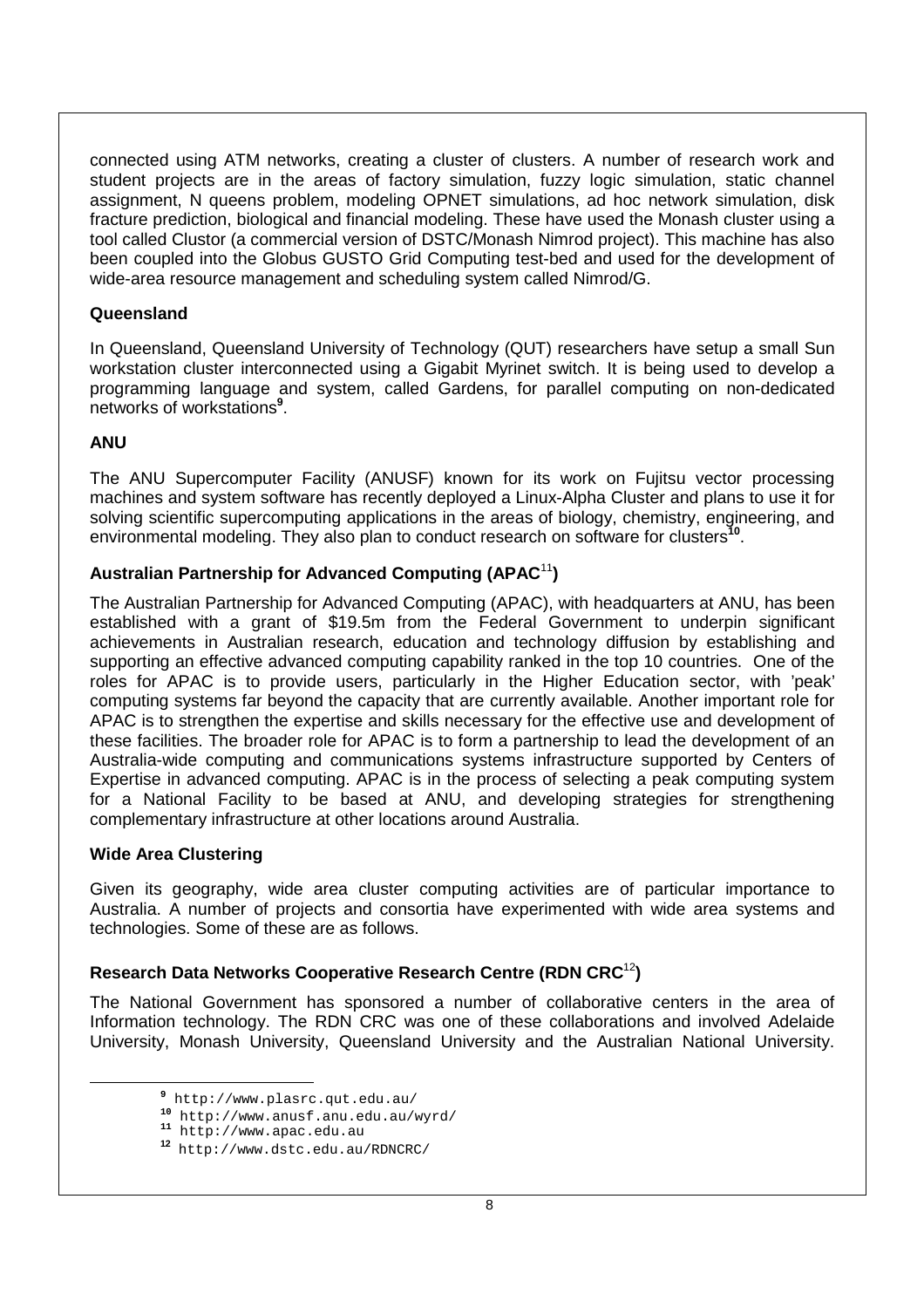These sites were connected using Asynchronous Transfer Mode (ATM) networking technology at 155 Mbps and a number of systems and software research projects were carried out using clustercomputing resources at each site. Some results were: initiation of the DISCWorld wide area cluster computing software project; developments of the Nimrod software project; establishment of collaborations with Tsukuba science city in Japan and establishment of the Australia Pacific ATM network (APAN). The wide area networks set up under the RDN CRC were extensively used to share large data archives and exchange cluster processing cycles between users in a range of scientific and engineering disciplines

### **The Asia Pacific ATM Network (APAN**<sup>13</sup>**)**

APAN is a non-profit international consortium established in June 1997. APAN is intended to be a high-performance network for research and development on advanced applications and services in the Asia-Pacific region. It provides an advanced networking environment for the research community; and also promotes international collaboration. The APAN network connects Australia, Japan, the Philippines, Indonesia, Singapore, Malaysia, Thailand, Hong Kong, China and Korea with Europe and North America.

# **5. MAJOR CLUSTER SOFTWARE RESEARCH PROJECTS**

Beyond hardware and infrastructure, a number of universities in Australia have significant research projects to investigate cluster computing software issues. In many respects these build on distributed or parallel computing activities, from which many of the present ideas in cluster systems are being drawn. Projects range from major systems research and integration projects to narrower projects looking at specific aspects of distributed cluster computing. As in the case of groups building systems, the groups experimenting on software issues are addressing similar topics as their counterparts elsewhere in the world. There is a general trend towards making good use of minimal resources and resource sharing in the Australian projects. There is also a trend towards making good use of wide-area resources.

Clusters offer a very cheap way for gaining access to potentially huge computing power. However, the challenge is to produce software environments that provide an illusion of a single resource, rather than a collection of independent computers. The following subsections discuss some major projects in Australia.

# **5.1 Distributed Information Systems Control World (DISCWorld**<sup>14</sup>**)**

DISCWorld is a prototype-metacomputing model and system being developed at the University of Adelaide. The project was started in 1996 by the Distributed and High Performance Computing (D&HPC) Group. The basic unit of execution in the DISCWorld is a "service." Services are prewritten pieces of Java software that adhere to an API or legacy code that has been provided with a Java wrapper. Users can compose a number of services together to form a complex processing request.

The DISCWorld architecture consists of a number of peer-based computer hosts that participate in DISCWorld by running either a DISCWorld server daemon program or a DISCWorld-compliant client program. DISCWorld client programs can be constructed using Java wrappers to existing

**<sup>13</sup>** http://www.apan.net/ **<sup>14</sup>** http://dhpc.adelaide.edu.au/projects/DISCWorld/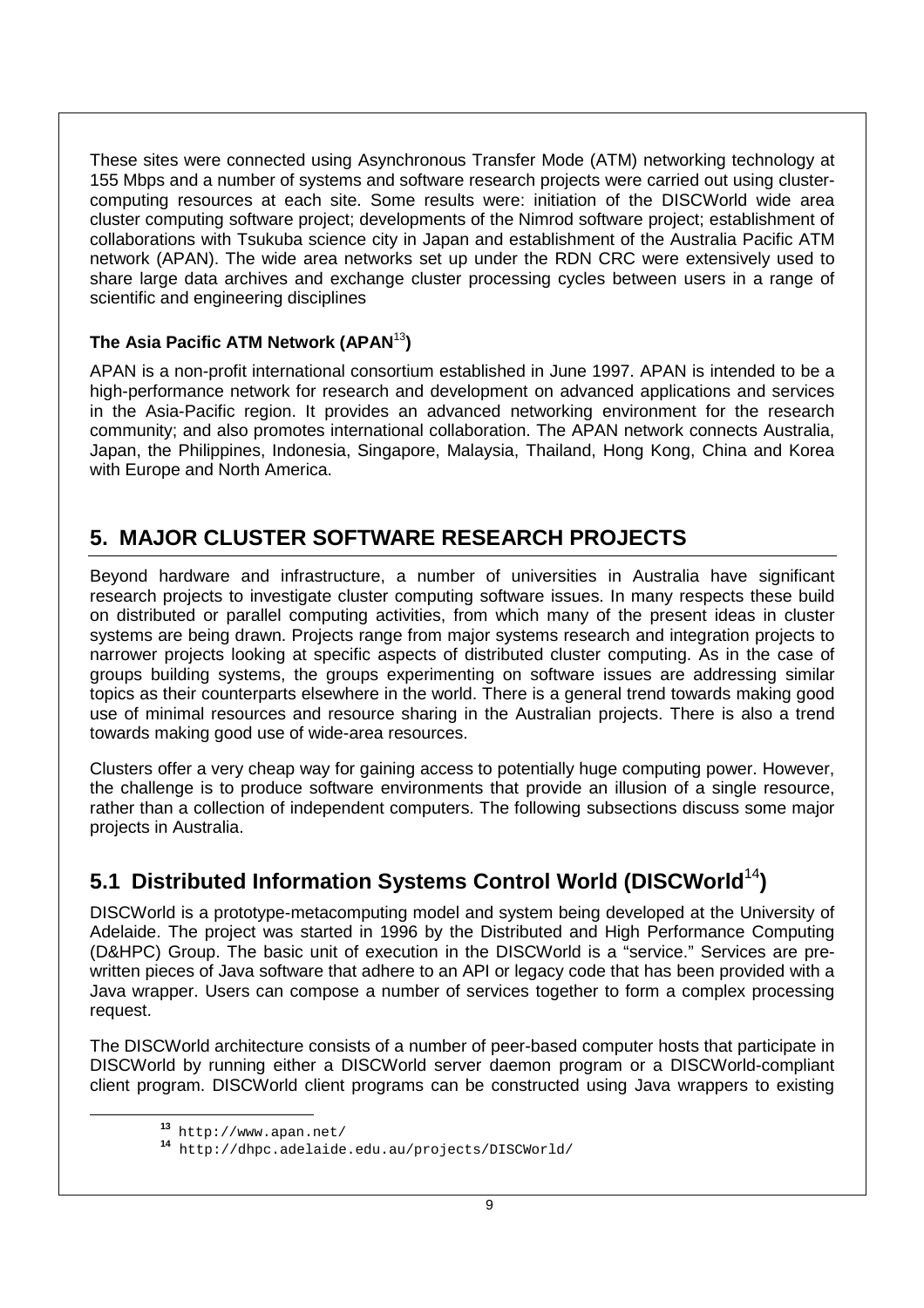legacy programs, or can take the form of a special DISCWorld client environment that runs as a Java applet inside a WWW browser. This client environment can itself contain Java applet programs (Java Beans) which can act as client programs communicating with the network of servers. The peer-based nature of DISCWorld clients and servers means that these servers can be clients of one another for carrying out particular jobs, and can broker or trade services amongst one another. Jobs can be scheduled across the participating nodes. A DISCWorld server instance is potentially capable of providing any of the portable services any other DISCWorld server provides, but will typically be customized by the local administrator to specialize in a chosen subset, suited to local resources and needs. The nature of the DISCWorld architecture means that developers use the terms client and server somewhat loosely, since these terms best refer to a temporary relationship between two running programs rather than a fixed relationship between two host platforms.

DISCWorld is targeted at wide-area systems and to applications that are worthwhile or necessary to run over wide areas. These will typically be applications that require access to large specialized datasets stored by custodians at different geographically separated sites. An example application might be land planning, where a client application requires access to land titles information at one site, digital terrain map data at another, and aerial photography or satellite imagery stored at a third. A human decision-maker may be seated at a low performance compute platform running a WWW browser environment, but can pose queries and data processing transactions of a network of DISCWorld connected servers to extract decisions from these potentially very large datasets without having to download them to his/her own site.

This project has so far produced over 50 technical reports and refereed publications, one PhD thesis, as well as several theses that are in preparation. Researchers in the D&HPC Group are looking into many areas of distributed computing including: scheduling and placement of services and data for near-optimal runtime execution; high performance distributed and parallel file system technologies; the use of object request brokers in metacomputing environments; performance modeling of metacomputing and cluster computing systems; reconfigurability in metacomputing and cluster computing systems; and the use of data tiling in cluster and metacomputing systems.

The D&HPC Group is also actively studying the use of standards-based approaches to manage large geo-spatial data sets. The Group has written implementations of a number of proposed standards and is adapting the standards for use across clusters of workstations and wide-area distributed systems.

## **5.2 QUT Gardens**<sup>15</sup>

The Gardens project aims to create a virtual parallel machine out of a network of workstations interconnected using low latency communication links. It focuses on tightly integrating the programming and system facilities by the use of a single expressive language. The project is composed of a family of sub-projects spanning most areas of interest covered by QUT's Programming Languages and Systems Research Center. Gardens supports abstractions for expressing parallelism through Mianjin language, Tasking Systems for Process Migration and Control, and I/O under migration. The Gardens system programming language Mianjin supports a virtual shared object space and uses type information to enforce safe communication in the presence of abstractions. The interesting features of Gardens are outlined at the project web site.

**<sup>15</sup>** http://www.plasrc.qut.edu.au/Gardens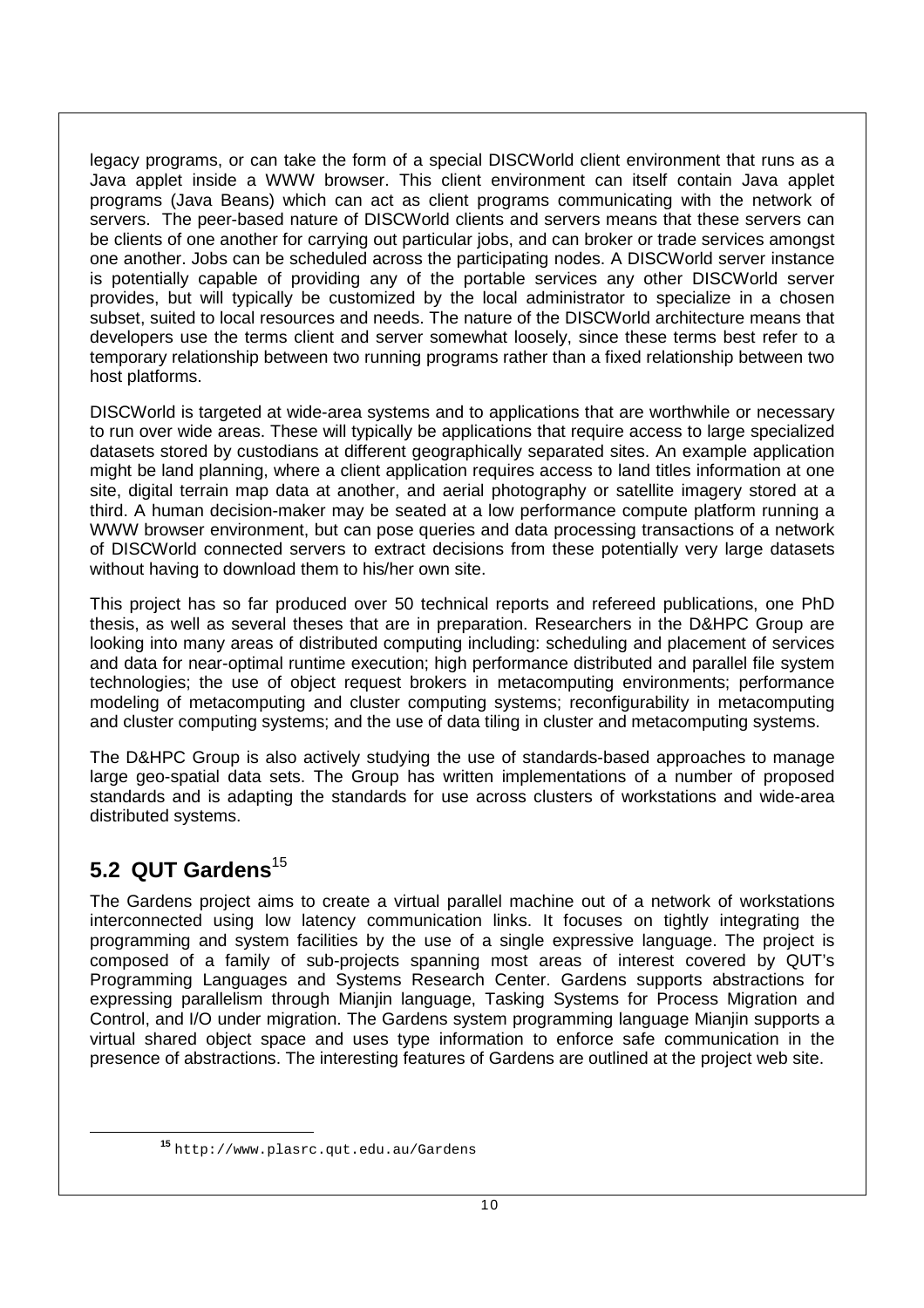# **5.3 Monash/DSTC Nimrod/G**<sup>16</sup>

Nimrod is a tool for parametric computing on clusters and it provides a simple *declarative* parametric modeling language for expressing a parametric experiment. Domain experts can easily create a plan for a parametric computing (task farming) and use the Nimrod runtime system to submit, run, and collect the results from multiple computers (cluster nodes). Nimrod has been used to run applications ranging from bio-informatics and operations research, to the simulation of business processes. A reengineered version of Nimrod, called Clustor, has been commercialized by Active Tools**<sup>17</sup>**. However, research on Nimrod has been continued, to address its use in the global computational grid environment and to overcome shortcomings of the earlier system. For example, the new system can dynamically identify resources.

Nimrod has been used successfully with a static set of computational resources, but is unsuitable as implemented in the large-scale dynamic context of computational grids, where resources are scattered across several administrative domains, each with their own user policies, employing their own queuing system, varying access cost and computational power. These shortcomings are addressed by a new system called Nimrod/G that uses the Globus**<sup>18</sup>** middleware services for dynamic resource discovery and dispatching jobs over wide-area distributed systems called computational grids.

Nimrod/G allows scientists and engineers to model whole parametric experiments and transparently stage the data and program at remote sites, and run the program on each element of a data set on different machines and finally gather results from remote sites to the user site. The user need not worry about the way in which the complete experiment is set up, data or executable staging, or management. The user can also set the deadline by which the results are needed and the scheduler tries to find the cheapest computational resources available in the global computing grid and use them so that the user deadline is met and cost of computation is kept to a minimum.

The current focus of the Nimrod/G project team is on the use of economic theories in grid resource management and scheduling**<sup>19</sup>** as part of a new framework called GRACE**<sup>20</sup>** (Grid Architecture for Computational Economy). The components that make up GRACE include global scheduler (broker), bid-manager, directory server, and bid-server working closely with grid middleware and fabrics. The GRACE infrastructure also offers generic interfaces (APIs) that the grid tools and applications programmers can use to develop software supporting the computational economy.

# **5.4 UWA Parallel Computing Research Group**<sup>21</sup>

In either sequential or parallel systems, the architecture is characterized by functional components, the communication topology & facilities, control structures, and mechanisms. However, there are several issues related to parallelization that do not arise in sequential programming. One of the most important of these is task-allocation, that is the breakdown of the total workload into smaller tasks assigned to different processors, and the proper sequencing of the tasks when some of them are interdependent and cannot be executed simultaneously. To achieve the highest level of performance it is important to ensure that each processor is properly utilized. This process is called load balancing or scheduling, and it is considered to be extremely

**<sup>16</sup>** http://www.dgs.monash.edu.au/~davida/nimrod.html **<sup>17</sup>** http://www.activetools.com **<sup>18</sup>** http://www.globus.org

**<sup>20</sup>** http://www.dgs.monash.edu.au/~rajkumar/papers/WGCCJapan.pdf<br><sup>21</sup> http://www.ee.uwa.edu.au/~paracomp/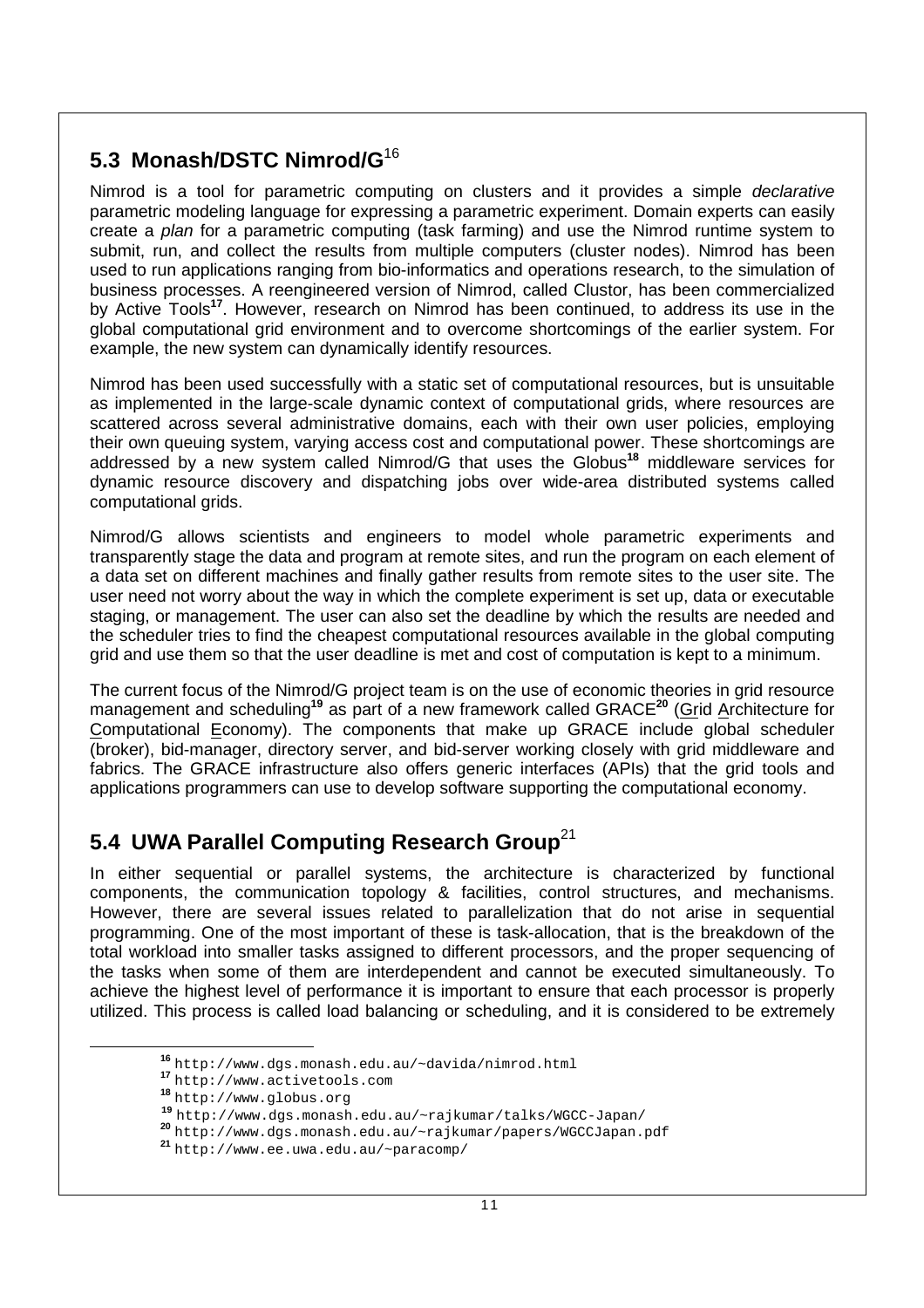"formidable" to solve. The scheduling problem belongs to a class of problems known as NPcomplete. The UWA (University of Western Australia) parallel computing research group is studying the theory and developing applications (e.g. robotics), scheduling and mapping, heterogeneous and fault-tolerant computing, artificial neural networks, genetic and evolutionary computing, and fuzzy logic**<sup>22</sup>**.

# **5.5 Deakin RHODOS Distributed OS and Parallelism Management**<sup>23</sup>

RHODOS is a micro-kernel based distributed operating system for clusters. The RHODOS group has developed an OS kernel from scratch and many system services have been built at the user level. The services of RHODOS are transparent message passing; process management (includes the support for global scheduling -- both static allocation and dynamic load balancing), and I/O management. On top of these basic services, parallel processing tools such as PVM (Parallel Virtual Machine) and DSM (Distributed Shared Memory) Systems have been built to ease the development of parallel programs. This group is also working on compilers for automatic parallelization of sequential programs to parallel programs. When all these tools developed by the RHODOS group put into production, they may have a significant impact on the cluster computing industry. The group members have produced over 50 publications. Full information the work can be found at the group webpage.

# **6. ASIA-PACIFIC CLUSTER COMPUTING RESEARCH AT IWCC'99**

Researchers in the Asia-Pacific region are attempting to solve a number of issues and problems associated with cluster computing, including: the use of multithreaded DSM runtime systems; reducing network overheads and communication patterns; developing realistic communication models; distributed and parallel file systems.

In this section we discuss selected papers presented at IWCC'99 by researchers from Asia-Pacific region with particular emphasis on Australian research. The workshop's papers spanned a wide range of topics, including:

- Cluster setup and performance measurements
- Communications software and protocols
- Network communication optimization
- File system and Parallel I/O
- Scheduling program on clusters
- Cluster management and metacomputing
- Operating systems and monitoring
- Programming and analysis models, and
- Algorithms and applications.

## **6.1 Cluster Communications Software and Protocols**

### **Fujitsu Laboratory, Japan**

Naoshi Ogawa, Takahiro Kurosawa, Mitsuhiro Kishimoto (Fujitsu Laboratory, Japan), Nobuhiro

**<sup>22</sup>** http://www.ee.uwa.edu.au/~paracomp/projects.html **<sup>23</sup>** http://www3.cm.deakin.edu.au/rhodos/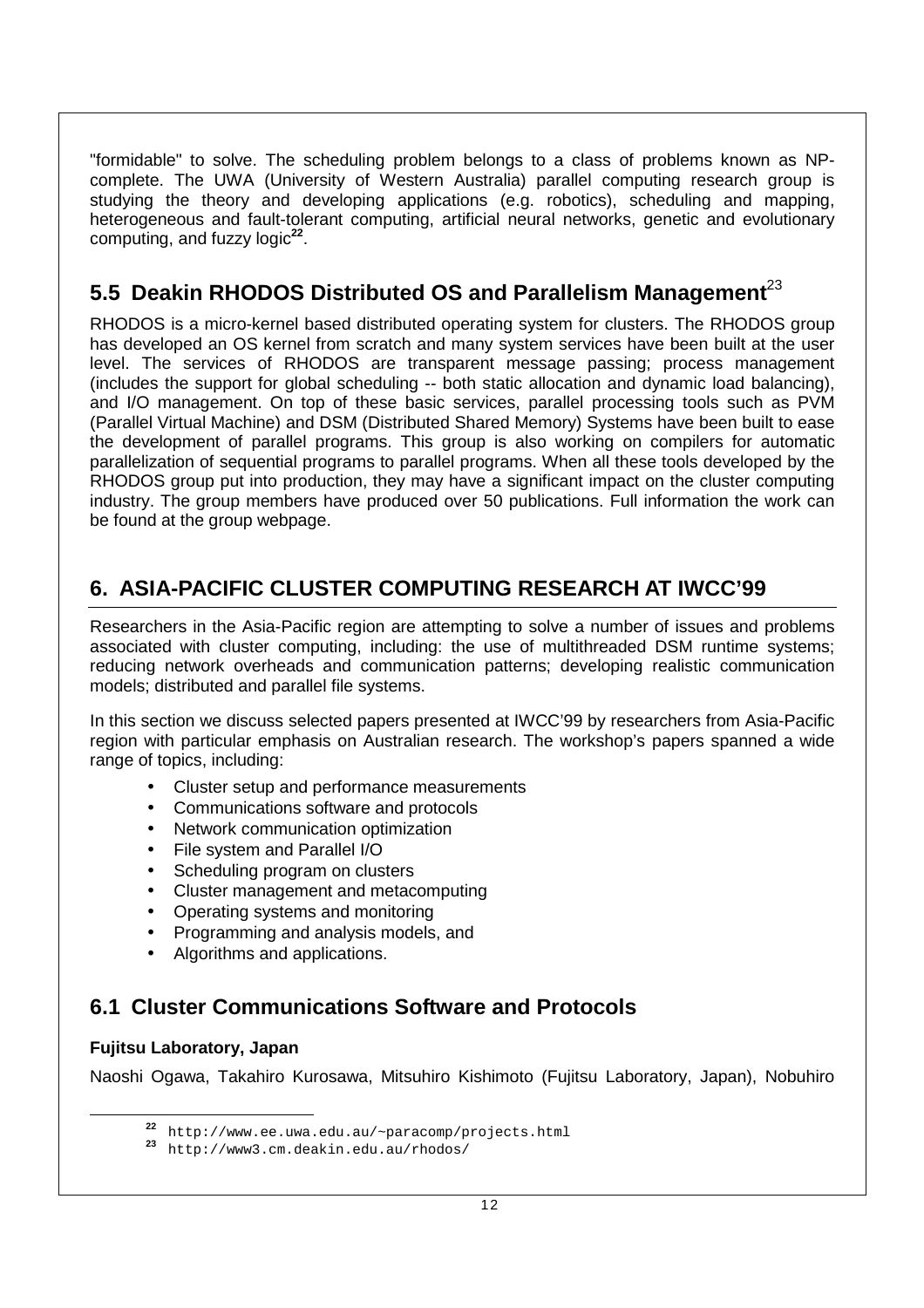Tachino, Andreas Savva, and Keisuke Fukui (Fujitsu, Japan) reported on their work in designing a high performance Virtual Interface Architecture (VIA) communication system, called Scnet. VIA is a standard defined by Intel, Compaq, Microsoft and others. It is an effort to standardize the network interface and user level communication semantics offered by Network Interface Card (NIC). Scnet is the first UNIX VIA system that achieves "full conformance". It is connected with Fujitsu's Synfinity-0 System Area Network (SAN). The paper titled "Smart Cluster Network (Scnet): Design of High Performance Communication System for SAN" describes the details of Scnet design and its performance evaluation on a small scale cluster system. The main features of Scnet are:

A Virtual NIC which allows effective usage of multiple NICs and network support for load balancing as well as partial support for NIC failover.

The protection of a process' resources from other processes by checking the Process ID (PID) every time a process requests an access.

A memory registration mechanism that allows a user application to register any memory region in its space.

A Copy-send-copy communication protocol that is used when transferring small data and when a data alignment error is detected. Also a Send-get protocol is used when the cost of copying exceeds the cost of setup.

The authors evaluated Scnet performance experimentally on two-nodes of a cluster system. When using a single NIC, the ping-pong latency was 42µs measured for a 0 Byte data transfer. The maximum bandwidth was measured at 108 MBytes/s for 128 KByte transfers. By using 2 NICs per node, Scnet achieves up to 210 MBytes/s bandwidth.

### **6.2 Network Communication Optimization**

### **Australian National University, Canberra, Australia**

Jeremy Dawson and Peter Strazdins (Australian National University, Australia) presented techniques and algorithms to improve the performance of various communication patterns on a specific message-passing platform, Fujitsu's AP3000, in their paper "Optimizing User-Level Communication Patterns on the Fujitsu AP3000". On the AP3000, user-level communications must be buffered in special memory on both the send and the receive sides, and the actual transfer of the messages occurs in chunks, for reasons of safety. One method to improve the performance for large messages is the *protocol method*, which involves breaking the message into large chunks and pipelining the chunk transfers.

They extend the protocol method to *communication patterns*, where the pipelining can be performed over several messages involving any one node in the pattern, and/or the copies to special memory can be amortized over different messages. These algorithms can not only minimize message copying but also overlap the copying to/from the special memory with the actual transfer, enabling full bandwidth to be achieved. These patterns include tree broadcast and reduction, (ring-based) multiple broadcasts and reductions, pipelined broadcast, and buffered point-to-point sends. In each case, the messages may have a simple stride and substantial performance improvements were observed. In general, the simpler the pattern, the better the improvement, as it is easier to get full overlapping of message buffering and transmission in this situation. All of these patterns are used in the context of solving dense linear algebraic equations, although they may also be useful for other applications.

Although the authors' algorithms are implemented and evaluated on the AP3000, the algorithms also apply to any platform using a similar mode of user level communications. Worthwhile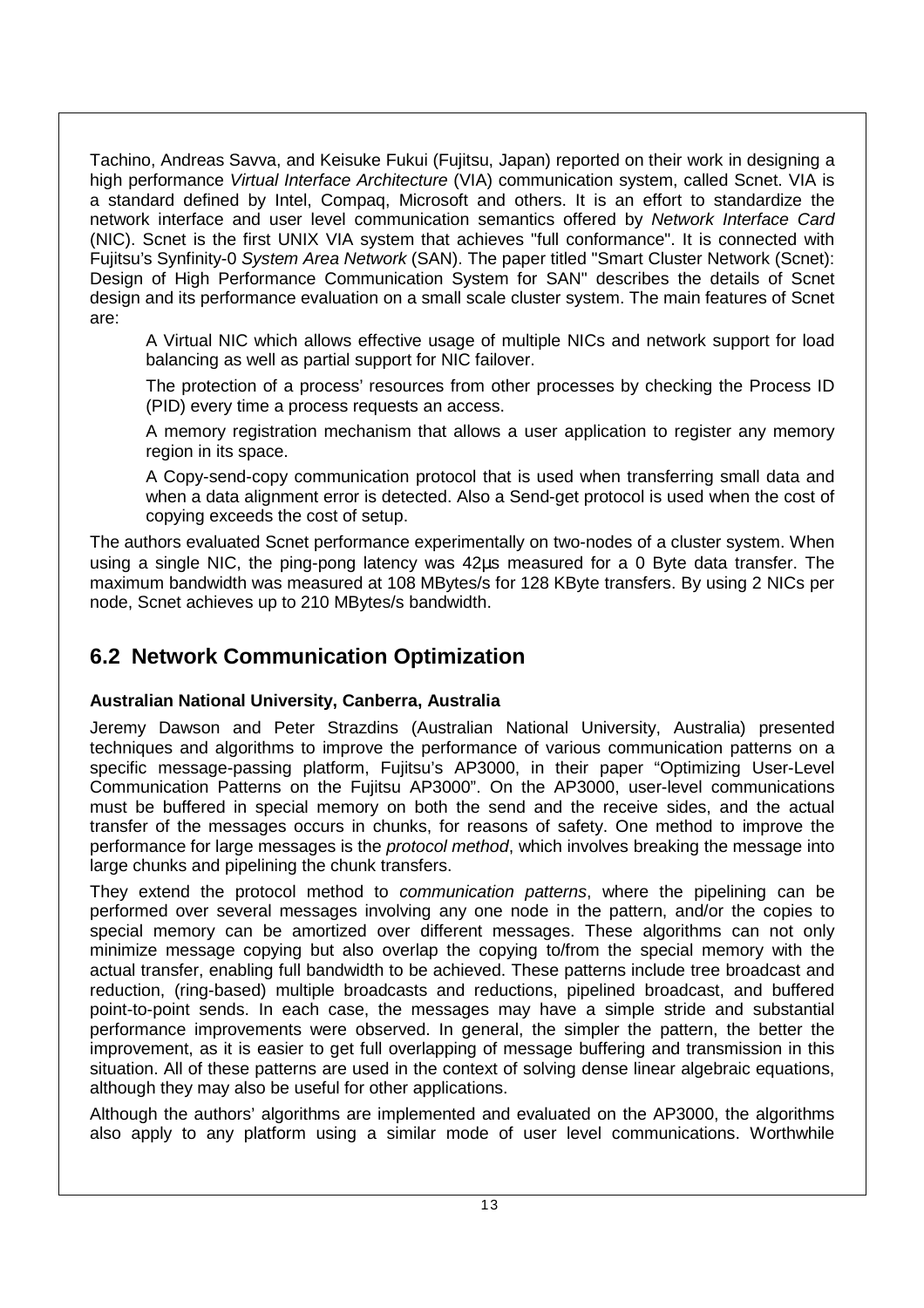performance increases are obtained, especially for patterns involving moderately large numbers of processors.

# **6.3 Cluster File system and Parallel I/O**

### **University of Sydney, Australia**

Bruce Janson and Bob Kummerfeld (University of Sydney) reported on their distributed file system design for a loosely coupled group of computers in a paper titled "Soda: A File System for a Multicomputer". Soda presents a consistent file system image to a number of CPU servers. Compared with an existing multicomputer operating system, such as AFS, Coda (from CMU), or NFS (from Sun Microsystems), Soda has the following features:

It provides a single consistent file system image to disks and network files.

It supports limited programmability of the file system's operations through "active files".

It keeps track of changes made to system files with respect to the original file system subhierarchy; thereby simplifying operating system upgrades and problem diagnosis.

It provides some support for process migration by a root-owned, user-mode "wrapper" process on the destination computer.

It provides a privileged user with convenient run-time access to file system status.

It allows dynamic, file system-wide feedback and control via /.Soda.

Currently, the Soda file system borrows the Coda kernel interface. It is comprised of three components: the Coda Linux kernel module, a local cache manager and a remote file server. The cache and file server processes are single-threaded with respect to their clients, and this causes unnecessary blocking. This paper only discusses the early design of the system; there is no performance analysis or benchmark test results. It is thus very hard to predict Soda's performance. Although there are some problems in the current implementation, Soda still seems well suited for use as one component in a time-sharing, departmental computing system.

### **Queensland University of Technology (QUT), Brisbane, Australia**

Paul Roe and Siu Yuen Chan (Queensland University of Technology, Australia) discussed I/O problems in a shared cluster-computing environment in their paper "I/O in the Gardens Non-Dedicated Cluster Computing Environment". Gardens is an integrated programming language and system designed to support parallel computing across non-dedicated cluster computers, in particular a network of PCs. To utilize non-dedicated machines, a program must adapt to those currently available. In Gardens, this is realized by over-decomposing a program into more tasks than processors, and migrating tasks to implement adaptation. Communication in Gardens is achieved via a lightweight form of remote method invocation. Furthermore, I/O may be efficiently achieved by the same mechanism. All that is required is to support stable tasks that are not migrated – these are effectively bound to resource such as file systems.

The main contribution of this work is to show how efficient I/O may be achieved in a system utilizing task migration to harness the power of non-dedicated cluster computers. Some preliminary performance comparison of standard Unix file I/O and file I/O using processor bound objects is also presented. The difference in times between the native Unix I/O and bound object I/O may be accounted for by the task context switch overhead. Some comparisons were also made with other related approaches.

The I/O work on Gardens is in its early stages. Several key issues are still to be developed, such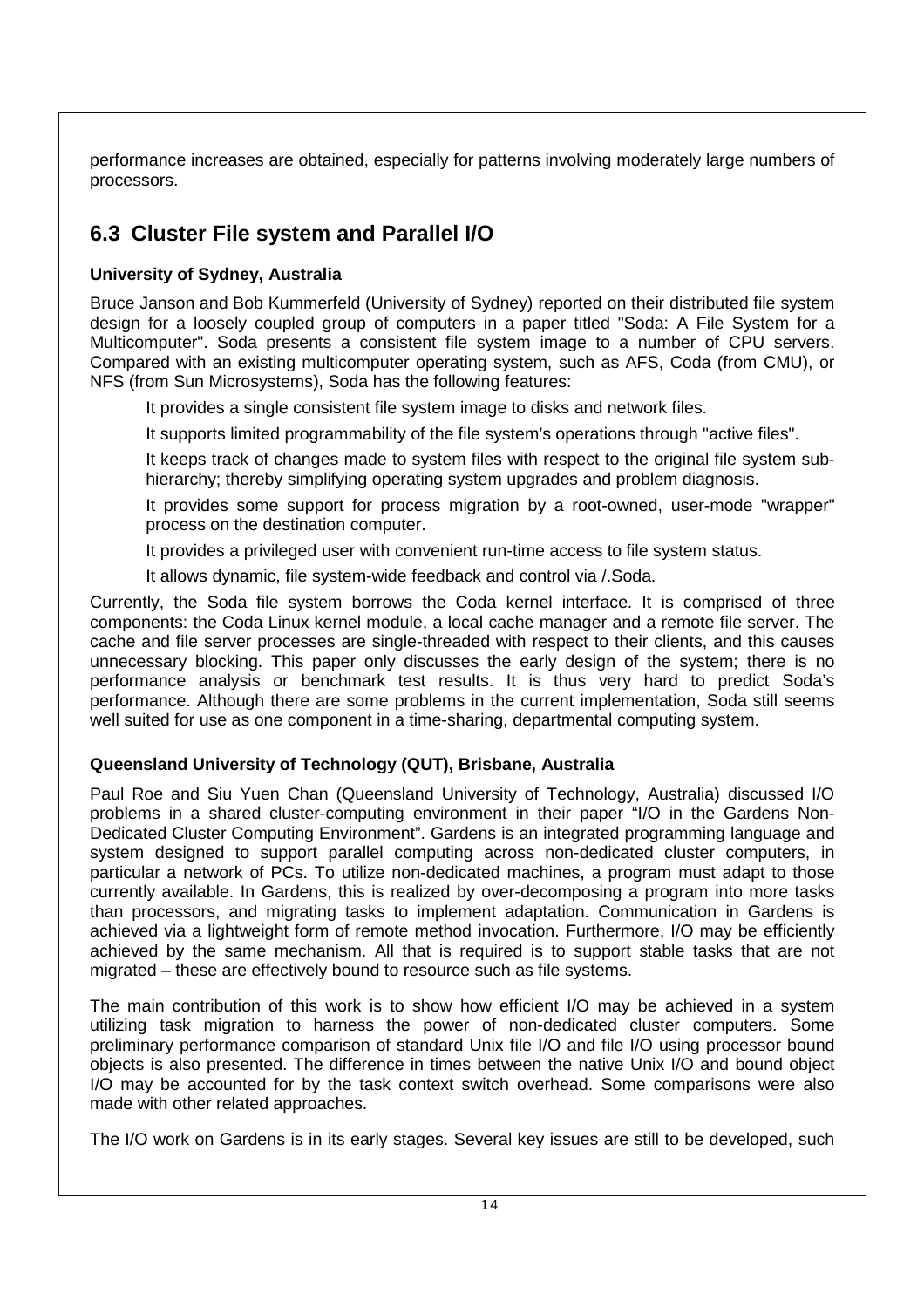as sophisticated cache mechanisms, as well as parallel interactive, and blocking I/O.

### **National Tsing Hua University, Taiwan**

Hau-Yang Cheng and Chung-Ta King (National Tsing Hua University, Taiwan) explored data reliability and availability issues with a parallel I/O system in a NOW environment. Their paper, "File Replication for Enhancing the Availability of Parallel I/O Systems on Clusters" investigates the availability issues in parallel I/O systems with a shared-nothing disk configuration. Normally, there are two basic approaches to achieve a high degree of data availability in a parallel I/O system, data replication with multiple copies of same data stored on different disks and data spreading across an array of disks along with redundant error detection/correction information.

The authors first review several existing data replication techniques, such as mirrored disk, distorted mirroring, interleaved de-clustering, and chained de-clustering. A new file replication method, called *Locality Aware File Replication* (LAFR), is proposed, that takes into account file access patterns and data locality. This is application specific, because it is necessary to consider how the given sets of applications access the file and then attempt to match their locality requirements. LAFR is locality aware because it attempts to achieve the best local access ratios for the multiple access patterns of the given file. This allows users to de-cluster a file in such a way that not only its data availability is enhanced, but also system performance is maintained.

This paper not only gives their detailed algorithm for selecting de-clustering and file allocation for LAFR, but also evaluates the proposed de-clustering method by using three applications, and compares with mirroring and chained de-clustering. From the discussion in this paper, LAFR may lead to better data access locality and introduce less communication, while maintaining the same level of availability.

### **University of Hong Kong**

Roy S. C. Ho, Kai Hwang and Hai Jin (The University of Hong Kong) addressed the importance of a single I/O space in building clusters with I/O centric applications. They proposed a new single I/O space scheme for a Linux cluster. The paper, "Single I/O Space for Scalable Cluster Computing" proposed a novel Single I/O Space (SIOS) architecture in the Linux kernel for achieving a Single System Image (SSI) at the I/O subsystem level. Traditionally, there are three levels for having SSI for disk I/O operation -- user, file system, and device driver. They use the device driver level to implement SIOS, which has advantages of higher transparency, better performance, lower implementation cost, and higher availability.

The design objectives of SIOS at the device driver level are:

A single address space for all data blocks in the cluster.

High availability feature supported. Besides RAID-1 and RAID-5 schemes, they also propose a new RAID architecture, called RAID-x. It uses orthogonal striping and mirroring for all the data blocks in distributed disks.

Performance and storage size scalability. According to the authors' analysis, their SIOS design offers performance and size scalability. Especially for read operations, SIOS scales quite well even under heavy workload.

High compatibility with current cluster applications.

This paper gives a very detailed description of the implementation of SIOS at the Linux kernel device driver level by using a Virtual Device Driver (VDD) for each node. There are also some related issues discussed, such as addressing scheme, potential bottleneck in the buffer cache,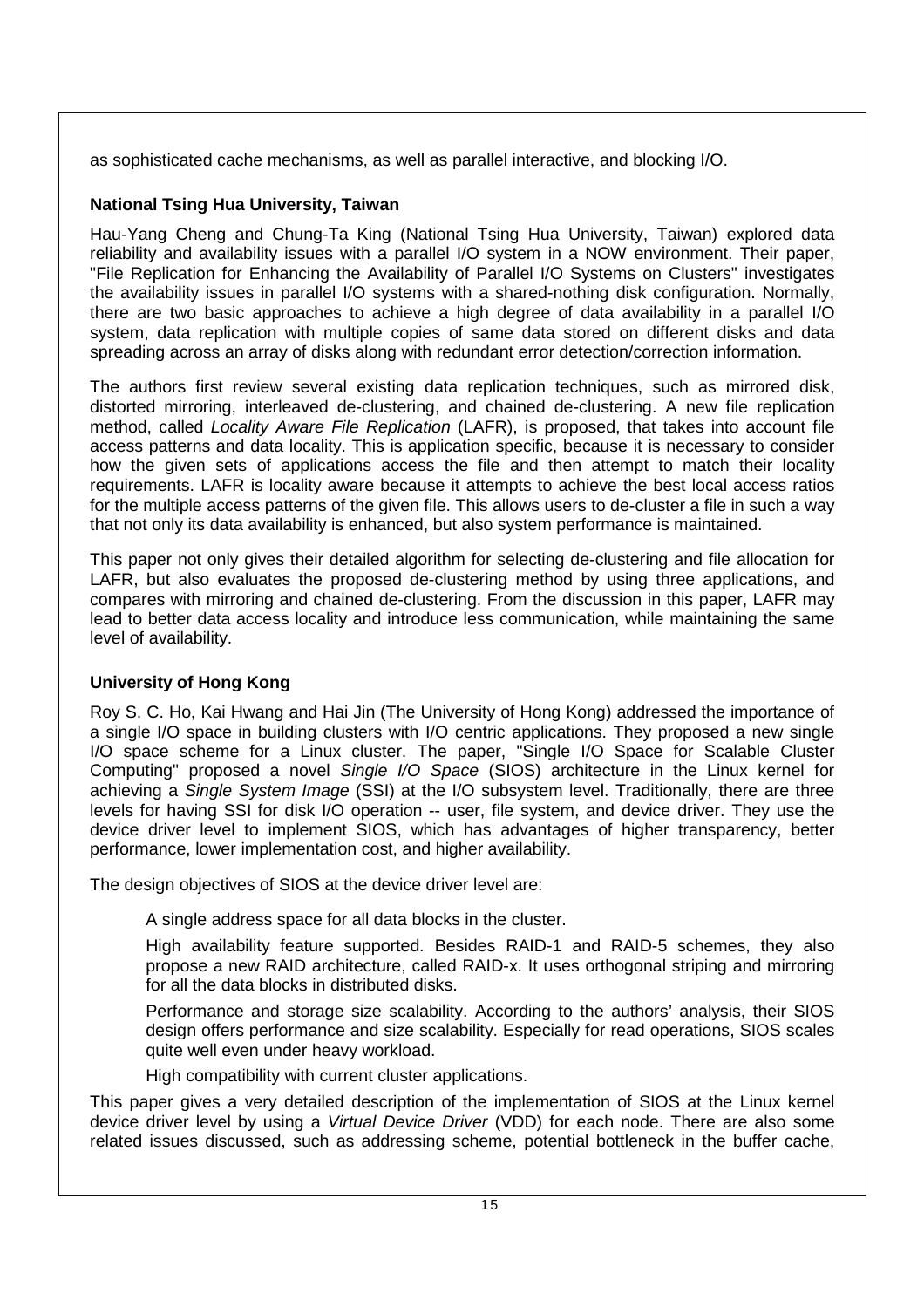data consistency, disk partition and portability. Detailed information of this project can be found at web site**<sup>24</sup>**.

# **6.4 Cluster Scheduling**

### **Australian National University, Canberra, Australia**

B. B. Zhou, P. Mackerras, C. W. Johnson, D. Walsh (Australian National University) and R. P. Brent (Oxford University Computing Laboratory) discussed the problem of gang scheduling, which is currently the most popular scheduling scheme for parallel processing in a time-sharing environment. One major drawback of gang scheduling is fragmentation. The conventional method to alleviate this problem is to allow jobs to run in multiple time slots. The paper, "An Efficient Resource Allocation Scheme for Gang Scheduling", illustrates that the conventional method cannot solve the problem of fragmentation -- on the contrary it may degrade the efficiency of system resource utilization. This is due to the increased system scheduling overhead and unfair treatment of small jobs.

The authors introduce an efficient resource allocation scheme, called *job re-packing*. In this scheme, the order of job execution is rearranged on their originally allocated processors so that small fragments of idle resources from different time slots can be combined together to form a larger and more useful resource in a single time slot. When this scheme is incorporated into the buddy-based system, a workload tree can be set up to record the workload conditions of each subset of processors. With this workload tree, the search procedure for resource allocation can be simplified and the workload across the processors can also be balanced. Using job re-packing scheme, jobs can be run in multiple slots to significantly enhance system and job performance.

The authors describe details of the job re-packing scheme and how to build the workload tree. Some experiments were also carried out to illustrate the efficiency of the proposed scheme. According to the authors, there is no process migration involved when job re-packing is applied, therefore, the scheme is particularly suitable for clustered parallel computing systems.

### **The University of Western Australia, Perth**

Kamran Kazemi and Chris McDonald (The University of Western Australia) presented a new method to generate parallel process topology specifications in a message passing system in their paper "Formal Specification of Virtual Process Topologies". During the development of their Virtual Process Topology Environment, they found lack of adequate and flexible topology support in existing message passing systems such as Parallel Virtual Machine (PVM). This parallel programming environment provides high-level abstraction for inter-process communication, relieving the application developer of the cumbersome task of mapping logical neighbors to their task identifiers within message passing systems. Their approach uses a recurrence relation to define topologies, which separates topological specification from the APIs. This provides flexibility to the developers of applications using regular topologies.

The authors incorporate their formal topology definition language into their Virtual Process Topology Environment. Within such a new environment, the recurrence relationships can be passed to the topology server, which is then used in the generation of the topological specification. The experimental results illustrate that the environment is more efficient than the standard PVM group server. Various process mapping strategies can be examined with extreme ease, allowing application developers to determine the best mapping strategy for each application.

**<sup>24</sup>** http://andy.usc.edu/trojan/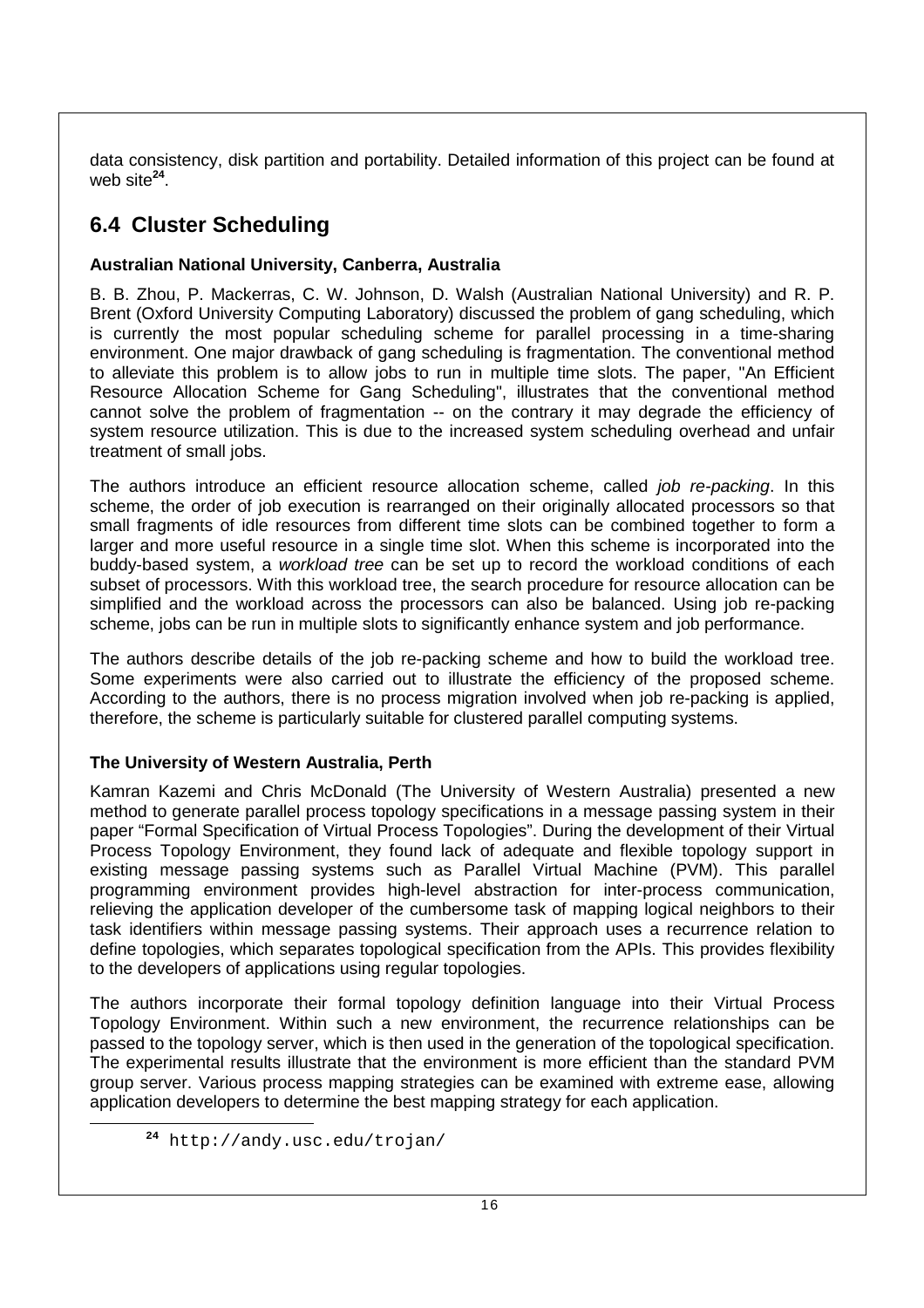With the aid of their simple visualizer, the opportunities for developers of visualization tools to assist the parallel application developer in visualization of the topologies as well as verification of the topological definition were also presented. Future plans are to integrate the new approach into their PVM version. This work included conditional tracing, visualization of execution topologies, and programming support.

### **6.5 Cluster Management and Metacomputing**

### **Real World Computing Partnership, Japan**

Yoshio Tanaka, Mitsuhisa Sato (Real World Computing Partnership, Japan), Motonori Hirano (Software Research Associates, Japan), Hidemoto Nakada, and Satoshi Sekiguchi (Electrotechnical Laboratory) present a new type of Globus Resource Allocation Manager (GRAM) called RMF (Resource Manager beyond the Firewall) for wide-area cluster computing in the paper "Resource Manager for Globus-based Wide-area Cluster Computing". RMF manages computing resources such as cluster systems and enables utilization of them beyond the firewall in global computing environments. It consists of two basic modules, a remote job queuing system (Q system) and a resource allocator. The Q system is a remote job queuing system, that schedules jobs submitted from global computing sites. The resource allocator manages resource and allocates them for requested jobs. RMF has the following two features:

It manages multiple computing resources such as cluster systems, supercomputers, and workstations, and provides them global computing environments.

It provides a mechanism to deploy the Globus gatekeeper and the resource manager on individual systems. By deploying the Globus gatekeeper outside the firewall and resource manager inside the firewall, RMF enables computing resources of clusters inside the firewall to be used for global computing.

For communication beyond the firewall between job processes, they designed the Nexus Proxy, which relays TCP communication links beyond the firewall. RMF and the Nexus Proxy provide a global computing environment in which users can easily utilize such parallel systems as cluster systems and supercomputers beyond the firewall. Since firewalls are obstacles to constructing global computing environments, a RMF-type GRAM is suitable for building Globus-based wide area cluster system.

Besides the issues associated with RMF, the authors also discussed other issues for wide-area cluster computing, such as optimization of a resource allocation algorithm, executable management on remote resource, programming environments.

## **6.6 Cluster Operating Systems and Monitoring**

### **The University of Hong Kong**

Zhengyu Liang, Yundong Sun, and Cho-Li Wang (The University of Hong Kong) reported on the design of an open, flexible and scalable Java-based cluster monitoring tool, called ClusterProbe, in the paper "ClusterProbe: An Open, Flexible and Scalable Cluster Monitoring Tool". ClusterProbe provides an open environment by developing a Multiple-protocol Communication Interface (MCI) that can be connected to various types of external accesses from the clients.

The MCI can support various communication protocols, such as RMI/CORBA, HTTP/HTML, TCP, and UDP. A communication adaptor provides access to a monitoring tool through a particular communication interface. Multiple adaptors are used to provide transparent communication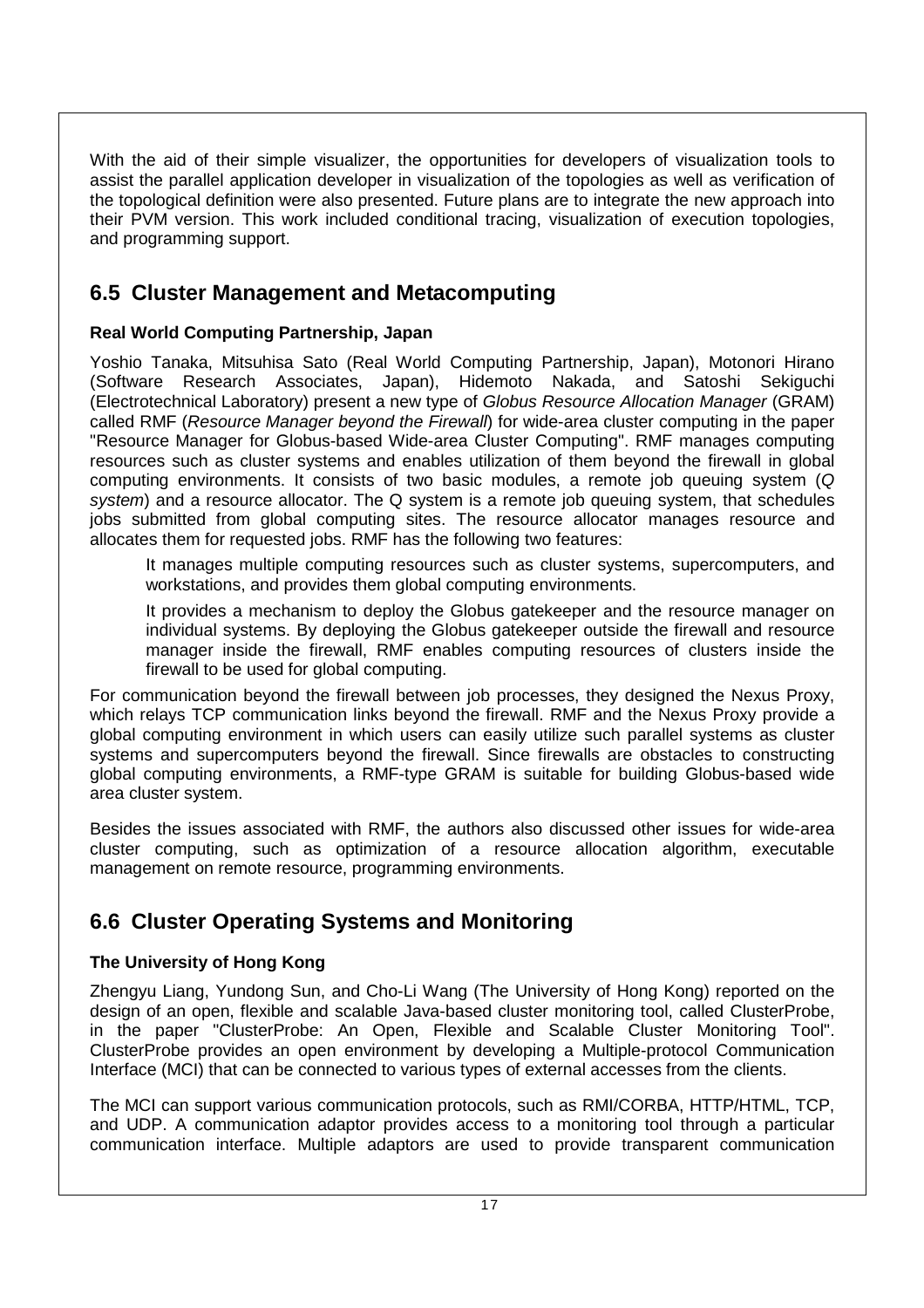services for external access. ClusterProbe adopts the pre-formatting modules to offer the resource information to client in a user-preferred format, e.g. raw data, compact data, security packets or customized objects.

ClusterProbe is flexible so that the monitoring tool can be easily extended to adapt to resource changes by using the Java-RMI mechanism to gather and transmit data. In addition, the design of ClusterProbe allows it to scale extensively because of its cascading hierarchical architecture.

Several useful services are implemented based on ClusterProbe, including the visualization of cluster resource information in various forms and cluster fault management by using a global event facility. ClusterProbe has been used to assist the execution of a cluster-based scalable WWW search engine (SWSE) and a distributed object-oriented N-body application. The authors also compared ClusterProbe with other related projects and products, including the Java Dynamic Management Kit (JDMK), GARDMON, K-CAP, DOGMA, PARMON**<sup>25</sup>**, Node Status Reporter (NSR), Cluster Administration using Relational Databases (CARD). All experiments demonstrated high efficiency and good performance improvement.

### **6.7 Cluster Programming and Analysis Models**

### **Queensland University of Technology, Brisbane, Australia**

Darren Butler and Paul Roe (Queensland University of Technology) reported on their work developing extensions to Gardens in their paper "Sharing the Garden GATE: Towards an Efficient Uniform Programming Model for CLUMPS". The Gardens project aims to create a virtual parallel machine out of a network of workstations with low latency inter-machine communication links. It integrates a programming language and system to support parallel computation over a network of workstations. The Gardens Application Tasking Environment (GATE) kernel's responsibilities include the maintenance and scheduling of tasks as well as facilitating inter-task communication through global objects.

The extension of GATE allows Gardens to efficiently support clusters of SMP machines under a uniform programming model. These changes allow Gardens to benefit from the high-performance interconnections between local processors while maintaining all the existing benefits of distributed systems. Such support requires the implementation of high-performance shared memory message passing primitives as well as changes to the existing model invariants and the Gardens runtime system itself. There exist two major design issues for high-performance message passing protocols on SMP architectures: the minimization of cache coherent transactions, and the management of concurrent access of the message queues. The first issue has ramification for the performance of the protocol. The second issue involves ensuring integrity of the message queues themselves.

The new communication primitives have demonstrated a minimum latency of 2 microseconds and can maintain a maximum bandwidth of approximately 194 MBytes/s on their test platform. The NAS benchmarks, EP and CG have also demonstrated significant performance increases when parallelized by Gardens. The major contribution of this work is a system that efficiently supports multiprocessor computers in a network of workstations with a uniform programming model. Such a system promises to simplify the task of developing high-performance parallel applications to run on CLUMPS. For detail information of Gardens project, please refer web site at**<sup>26</sup>**.

**<sup>25</sup>** http://www.dgs.monash.edu.au/~rajkumar/parmon/ **<sup>26</sup>** http://www.plasrc.qut.edu.au/Gardens/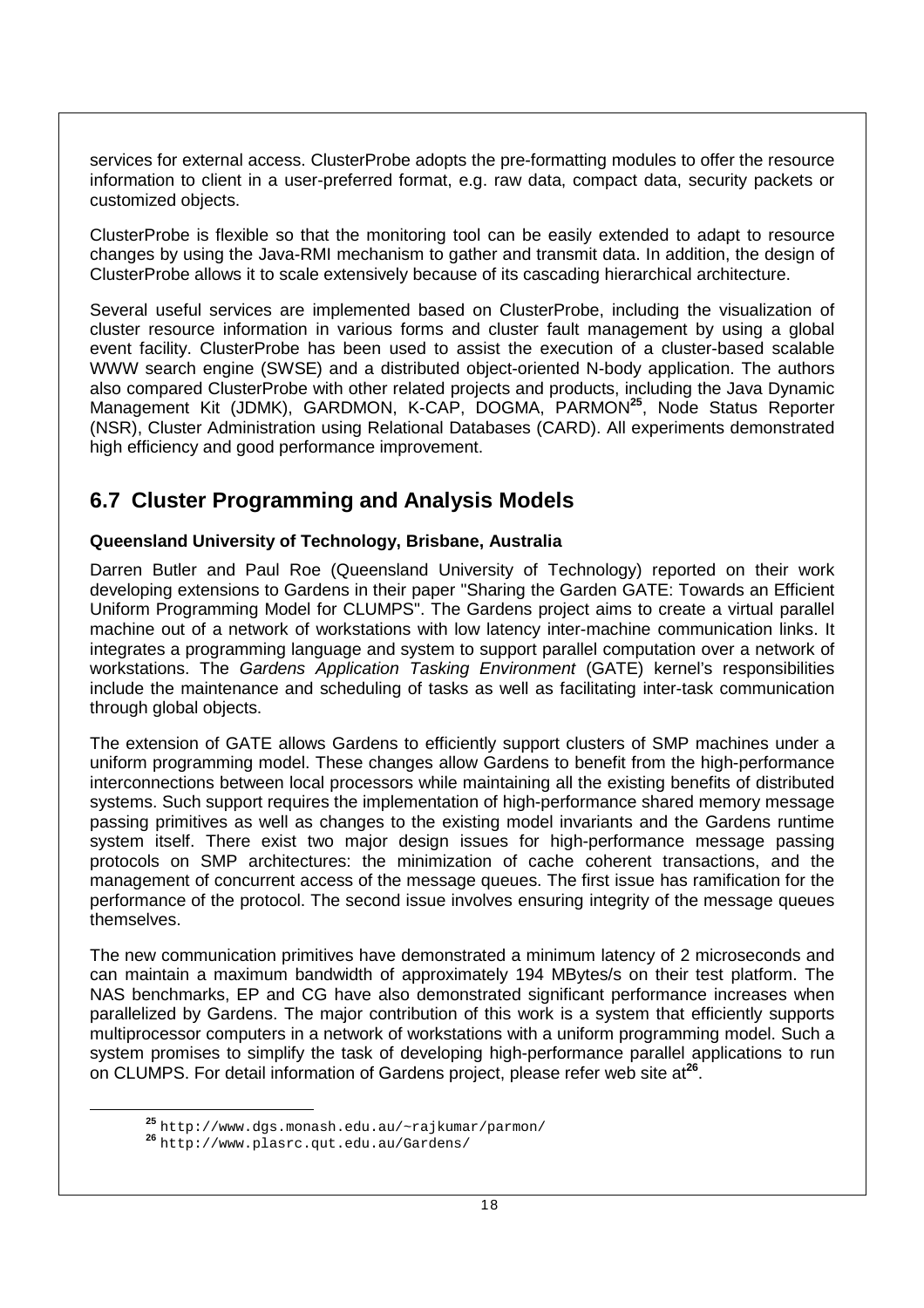### **Deakin University, Melbourne/Geelong, Australia**

Michael Hobbs and Andrzej Goscinski (Deakin University, Australia) presented a unique remote and concurrent process duplication method on Clusters of Workstations (COWs) in the paper "The Influence of Concurrent Process Duplication on the Performance of Parallel Applications Executing on COWs". COWs are able to present users and application programmers with a considerable computational resource for relatively low cost. However, software currently used to support application programmers in the development and execution of their parallel programs is often limited and lacks transparency. The initialization stage of a parallel program can prove critical in obtaining good performance and engaging programmers, especially as the number of parallel process increases. The focus of this work was to present a unique process instantiation service that allows a set of parallel child processes to be concurrently duplicated across a COW through the use of group process migration and group communication services.

The concurrent process duplication mechanism is a key component of the process instantiation system, which combines advanced multiple process duplication services with group process migration and group communication to support the execution of SPMD based parallel application on COWs. The concurrent process duplication mechanism was designed and developed as an integral component of the GENESIS operating system specifically to support parallel processing. The concurrent process duplication service was shown to considerably improve the execution performance of loop parallel applications, including Successive over Relaxation (SOR) and Quicksort, when compared to the traditional single process duplication and multiple process duplication services.

### **The University of Western Australia, Perth**

The ability to debug a parallel program with topological knowledge, either explicitly provided or not, is very useful. Simon Huband and Chris McDonald (The University of Western Australia) presented a methodology to identify program topologies using only standard trace facilities. Their paper "Debugging Parallel Programs using Incomplete Information" introduces preliminary work towards developing a complex, automated, topological debugger. Topological information can be exploited in identifying communication errors. Knowing how a program's processes map to their topology allows the graphical display of the program in a manner reflecting the correct topology. The authors demonstrate that under certain circumstance, their methodology is sufficient for debugging purposes. This methodology uses the concept of distance between graphs to deduce the topology of a program given a list of known topologies.

To demonstrate the feasibility of their approach, three related polynomial time generic algorithms were developed (that attempt to determine the minimum distance between a pair of graphs) and implemented on five topologies common to parallel processing: ring, grid, torus, butterfly, and hypercube. Although, in the worst case, calculating the distance is costly, their results demonstrate that when considering topologies that are not considerably corrupted, the distance problem is tractable. Specifically, by using only simple, generic algorithms, the results demonstrate it is possible to identify ring, grid, and hypercube topologies.

In environments such as PVM and MPI, where topologies are not explicitly specified, they have sufficient evidence to suggest that their approach of identifying topologies with no explicit knowledge is plausible. Given the quantity of programs that conform to regular topologies, coupled with usefulness of debugging from topological point of view, their research is an interesting step towards the development of parallel program debugger.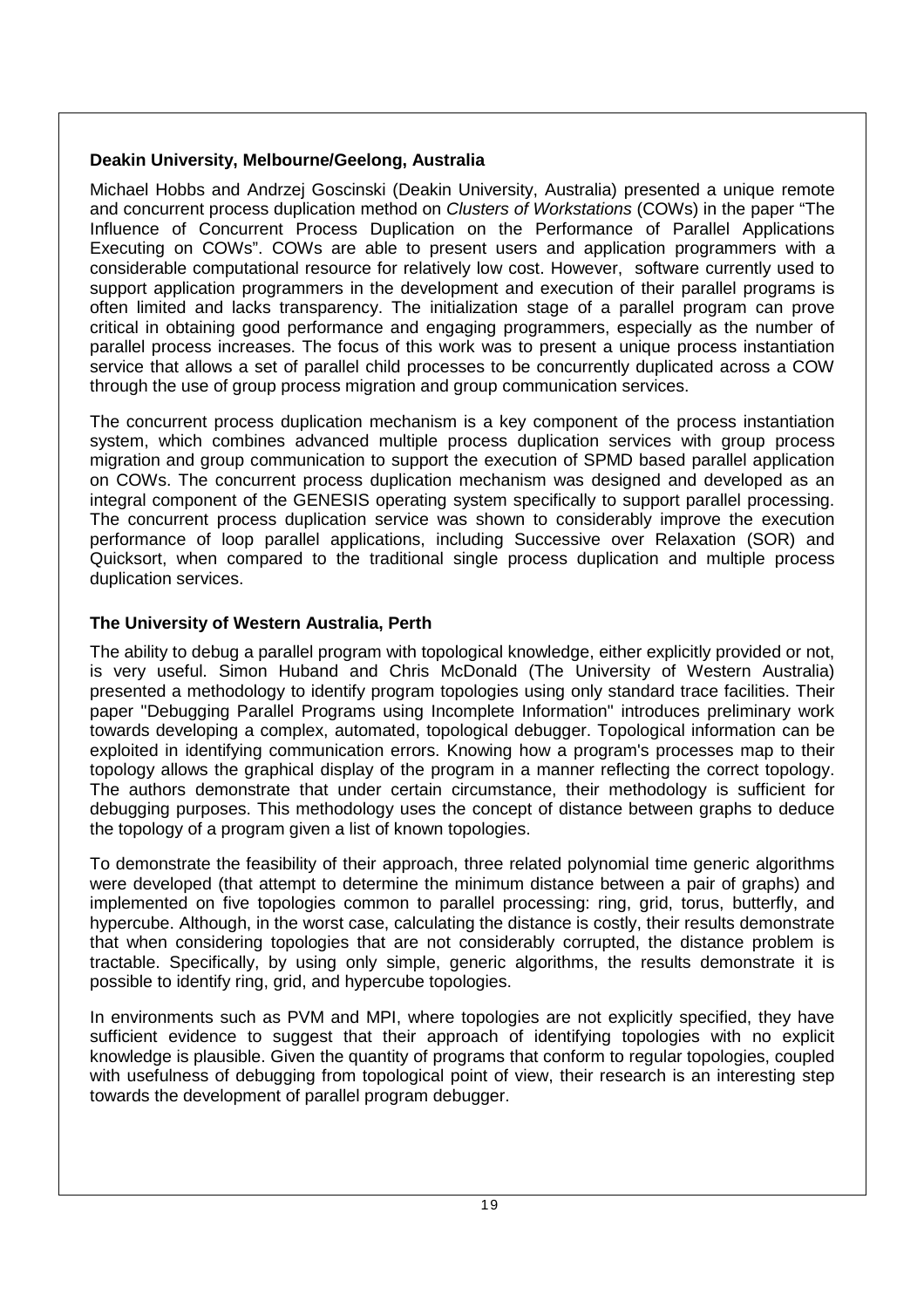# **7. CLUSTER COMPUTING BOOK**

Rajkumar Buyya from Monash University, with collaboration and contributions from leading experts from all over the world has brought out a two volume book on cluster computing subject published in the US by Prentice Hall.

High Performance Cluster Computing: Architectures and Systems, R. Buyya (ed.), Prentice Hall, ISBN 0-13-013784-7, 1999.

High Performance Cluster Computing: Programming and Applications, R. Buyya (ed.), Prentice Hall, ISBN 0-13-013785-5, 1999.

A number of universities have adopted the above books in their graduate courses. They include Technische Universität München (Germany), Syracuse University (USA), Indian Institute of Technology (Delhi, India), Universidad de los Andes, (Colombia - South America), Vrije Universiteit, Amsterdam (The Netherlands), Australian National University, (Canberra, Australia), University of São Paulo (Brazil), State Technical University of Novosibirsk (Russia), Åbo Akademi University (Finland), and others. The book has also received good reviews in IEEE periodicals.

The editor of the book has set up an Internet resources home page called Cluster Computing Info Centre at: http://www.csse.monash.edu.au/~rajkumar/cluster/. This home page provides lecture material and pointers (hot links) to a number of freely downloadable software modules for clusters and related information developed by both academic and commercial researchers.

## **8. SUMMARY AND CONCLUSION**

Cluster computing is becoming increasingly popular and the latest technological developments and research innovations are pushing clusters into mainstream computing. This poses a number of new research challenges that need to be addressed, particularly in the areas of resource management, scalability, expandability, efficient communication, system administration, and single system image. Some of the work described here contributes towards addressing these challenges, and a number of them have commercial potential.

A panel session held at the IEEE International Workshop on Cluster Computing (IWCC'99) in Melbourne highlighted a number of current key issues in cluster computing. They are as follows.

- Cluster computing is primarily and will continue to be a major area of research interest for high-performance and high-end computing community.
- Within Australia, special issues such as wide area clusters and sharing of scarce resources are important and are therefore drivers for software research.
- Application areas including e-commerce and business systems are likely to be major drivers for cluster computing in addition to the more traditional areas such as scientific and engineering applications.

# **9. CONTACTS**

ATIP acknowledges the following contributors in the development of this report (all members of the